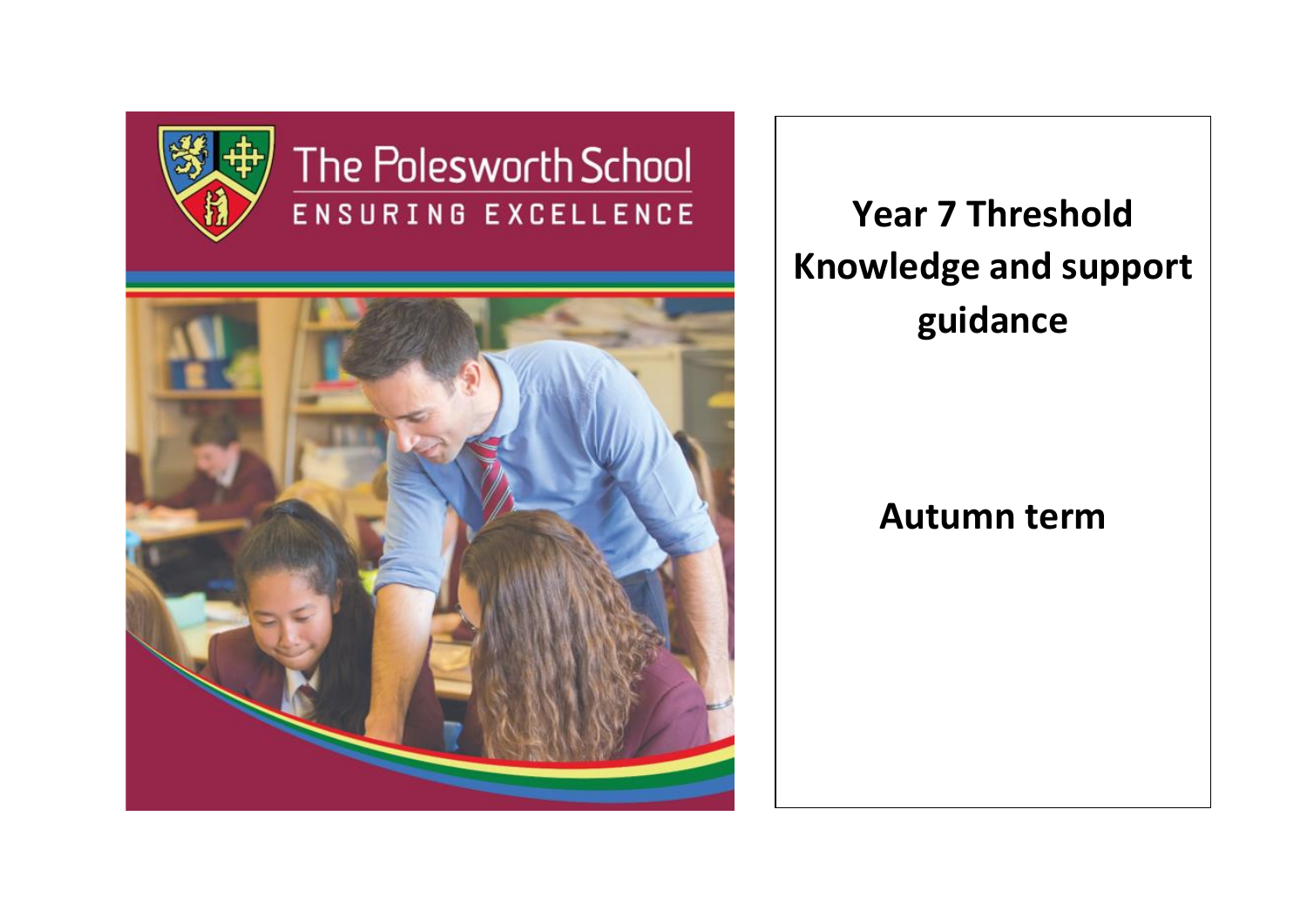For the topics of learning within each subject we have identified the key knowledge and skills which students need to secure to give them a firm foundation on which to build further learning. We refer to these as threshold knowledge and it our intention that every student secures the threshold knowledge in order to make outstanding progress through the curriculum.

We believe that the form in which feedback and assessment takes place must be specifically related to the individual subject therefore subject teachers use a range of strategies to assess students' progress using the threshold knowledge.

We have included below the subject threshold knowledge for the topics of learning covered during the autumn term. You can support your son/daughter's progress by regularly discussing the threshold knowledge with them to help them to remember what they have learnt. To assist you in supporting your son/daughter with any areas for development we have signposted resources and links for each subject below.

| <b>Subject</b> | Year 7 Threshold Concepts - Autumn term                                                                                                                                                                                                                                                                                                                                                                                                      | How to support students' learning                                                                                                                                                                      |
|----------------|----------------------------------------------------------------------------------------------------------------------------------------------------------------------------------------------------------------------------------------------------------------------------------------------------------------------------------------------------------------------------------------------------------------------------------------------|--------------------------------------------------------------------------------------------------------------------------------------------------------------------------------------------------------|
| Art            | <b>Formal Elements</b><br>1. Draw an object using only line.<br>2. Use a pen or pencil to create marks that show<br>5 different tones or textures.<br>3. Recall the primary and secondary colours and<br>their position on the colour wheel.<br>4. Blend primary and secondary colours to make new<br>colours (12 colours using 6 coloured pencils).<br>5. Apply appropriate formal element words to<br>analyse and evaluate their own work. | Encourage your child to draw from<br>objects at home.<br>• Ask them to add shadows using pen<br>and pencil.<br>Display your child's work.<br>Visit museums and galleries (when it's<br>safe to do so). |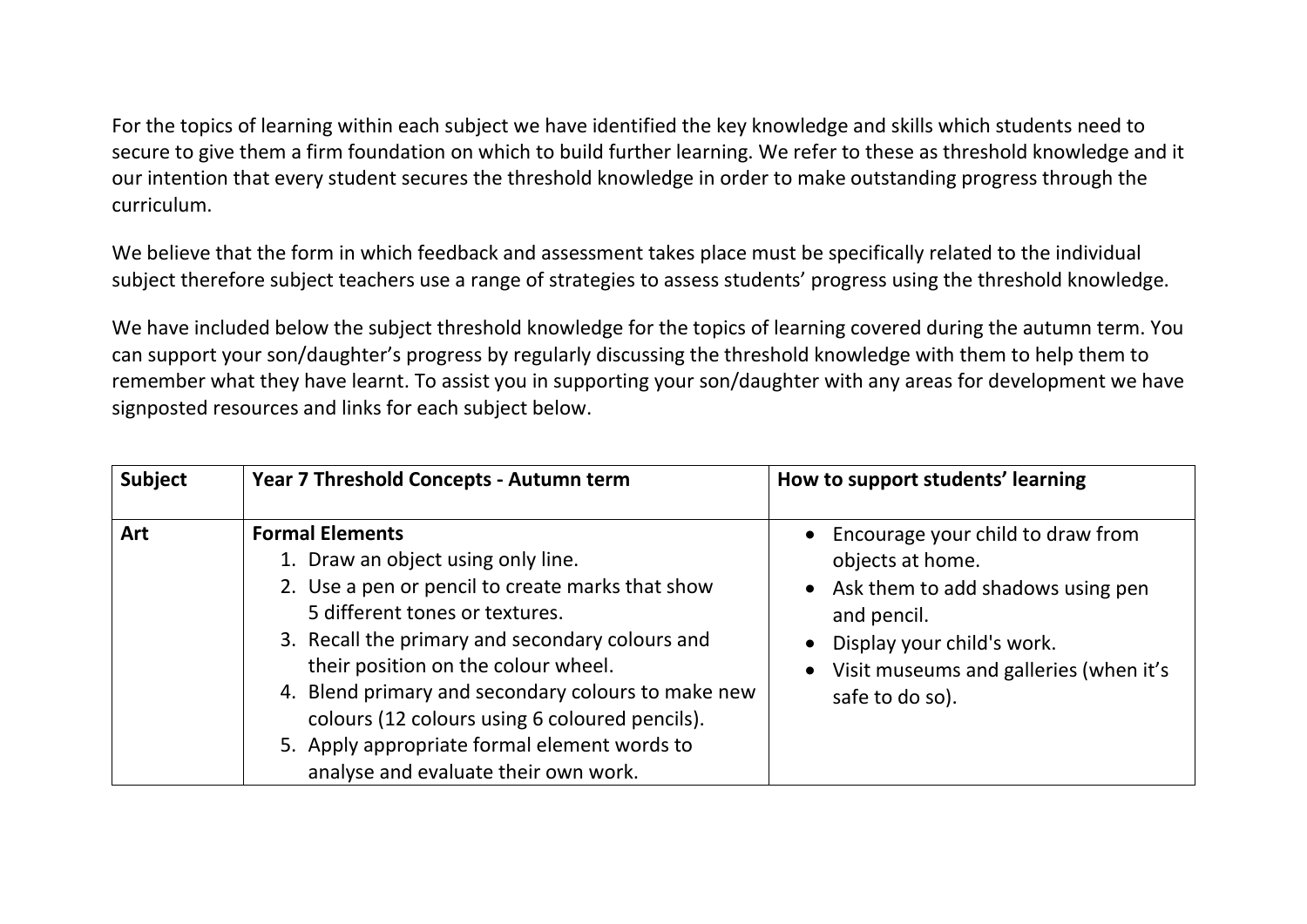|              | 6. Understand the historical and cultural<br>development of Eugène Alain Séguy art.                                                                                                                                                                                                                                                                                                                                                                                                                                                                             |                                                                                                                                                                                                                                                                                                                                                                                                                                                            |
|--------------|-----------------------------------------------------------------------------------------------------------------------------------------------------------------------------------------------------------------------------------------------------------------------------------------------------------------------------------------------------------------------------------------------------------------------------------------------------------------------------------------------------------------------------------------------------------------|------------------------------------------------------------------------------------------------------------------------------------------------------------------------------------------------------------------------------------------------------------------------------------------------------------------------------------------------------------------------------------------------------------------------------------------------------------|
| <b>Drama</b> | <b>Frankenstein</b><br>1. Demonstrate how to work as part of a group to<br>devise a Drama.<br>2. Participate in an ensemble performance with a<br>clear beginning / middle / end / transitions.<br>3. Demonstrate an understanding of tableaux -<br>stillness / silence. (Extending to motion in stillness;<br>levels; space; facial expression; posture; gesture.)<br>4. Understand and demonstrate the concept of a<br>character /role in terms of function / emotion /<br>intention.<br>5. Understand the role of theatre lighting with simple<br>rationale. | Devising:<br>This website explains devising<br>$\bullet$<br>https://www.bbc.co.uk/bitesize/guides<br>/zsf8wmn/revision/1<br>Alongside this, parents could support<br>their child with turn taking activities,<br>family discussions about films, images<br>or trips out. They could also encourage<br>their child to formulate what is inside<br>their head using, for example a poem<br>or short story ensuring that their child's<br>'idea' makes sense. |
|              | <b>Macbeth</b>                                                                                                                                                                                                                                                                                                                                                                                                                                                                                                                                                  | <b>Tableaux:</b>                                                                                                                                                                                                                                                                                                                                                                                                                                           |
|              | 1. Understand and demonstrate how to identify and<br>create atmosphere / tension.<br>2. Demonstrate ability to use rhythm/discipline in<br>performance.<br>3. Understand and perform stage fighting showing<br>complete understanding of safety and rules.<br>4. Understand how to use music to inform<br>physicality. Demonstrate ability to perform mime.                                                                                                                                                                                                     | This short film explains (and<br>$\bullet$<br>demonstrates on a basic level) the<br>fundamental ingredients of a tableau:<br>stillness, silence, facial expression,<br>space and levels.<br>https://uk.video.search.yahoo.com/sea<br>rch/video?fr=mcafee&p=how+to+make<br>+a+tableau+drama#id=1&vid=f9652751                                                                                                                                               |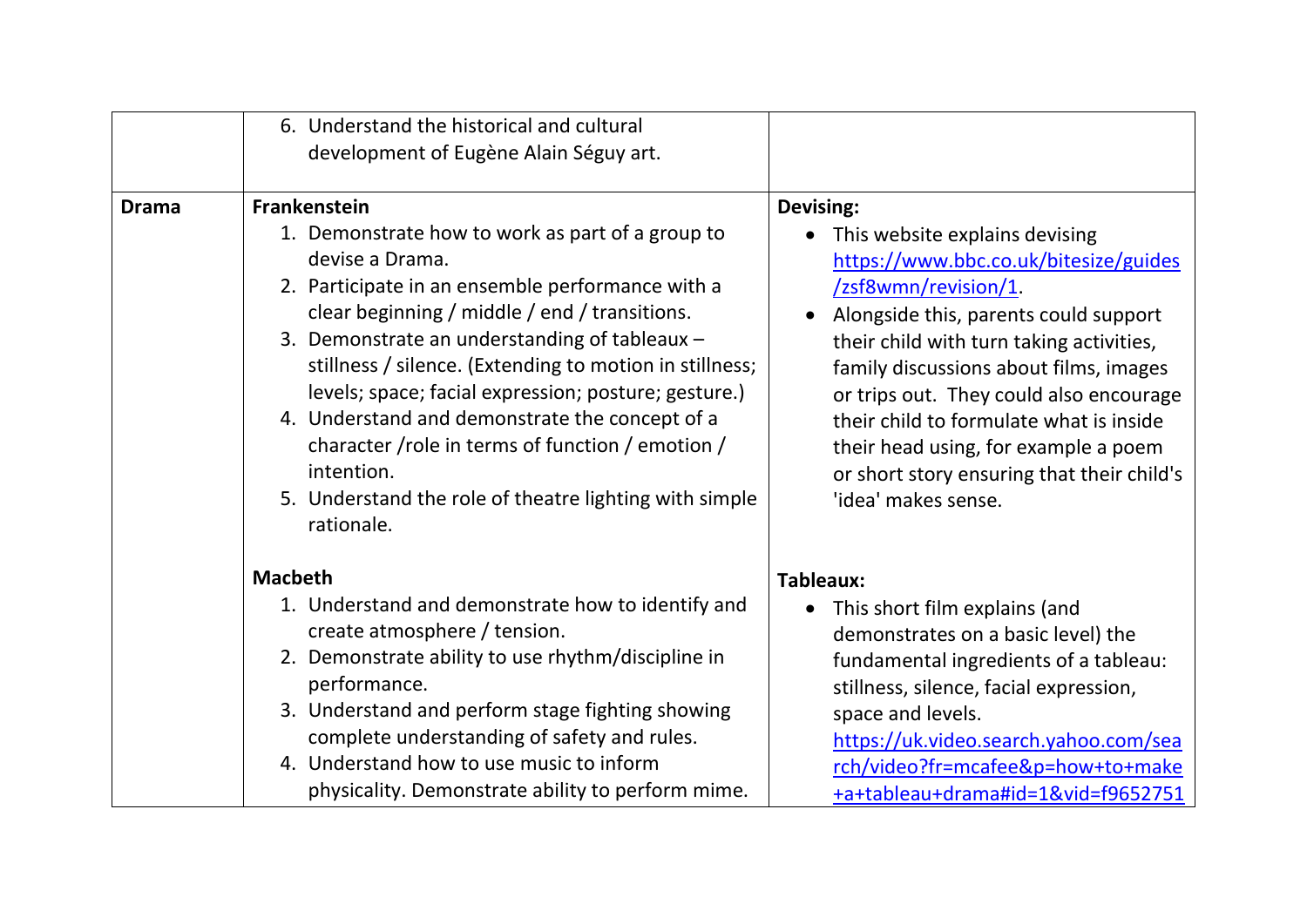|                                                   | 5. Apply Drama skills to new contexts.<br>6. Demonstrate development of voice to extend to<br>pitch, tone, volume, emphasis, pause, attitude /<br>emotion.<br>7. Demonstrate how to choose and use props and<br>staging.                                                                                                                                       | 6fdf1e93c234fb543ed221a7&action=cli<br>c <sub>k</sub><br><b>Voice (Frankenstein):</b><br>• This website reads the story of<br>Frankenstein aloud. Students should<br>listen to a short section and think about<br>how the storyteller used their voice<br>(volume, pause, emphasis, pitch and<br>tone). They should then try to copy the<br>way the narrator read the story<br>concentrating on their voice.<br>https://www.bbc.co.uk/learningenglish<br>/english/features/drama/frankenstein-<br>ep1 |
|---------------------------------------------------|----------------------------------------------------------------------------------------------------------------------------------------------------------------------------------------------------------------------------------------------------------------------------------------------------------------------------------------------------------------|-------------------------------------------------------------------------------------------------------------------------------------------------------------------------------------------------------------------------------------------------------------------------------------------------------------------------------------------------------------------------------------------------------------------------------------------------------------------------------------------------------|
| <b>English</b><br>(Literature<br>and<br>language) | Literature Poetry -<br>1. Supported response to task and poem.<br>2. Comments on references from the poem.<br>3. Relevant comments of poets' methods are made.<br>4. Some explanation of how poems make the reader<br>feel.<br>5. Some awareness of implicit ideas/contextual<br>factors.<br>6. Some links between the effects of poets' methods<br>on reader. | Listen to your child read a range of<br>texts (e.g., fiction, non-fiction, articles,<br>magazines) to allow them to fulfil their<br>daily reading targets and to help<br>improve their confidence in reading.<br>Help them to revise content learned in<br>school from their class notes,<br>knowledge organisers and 'Big                                                                                                                                                                            |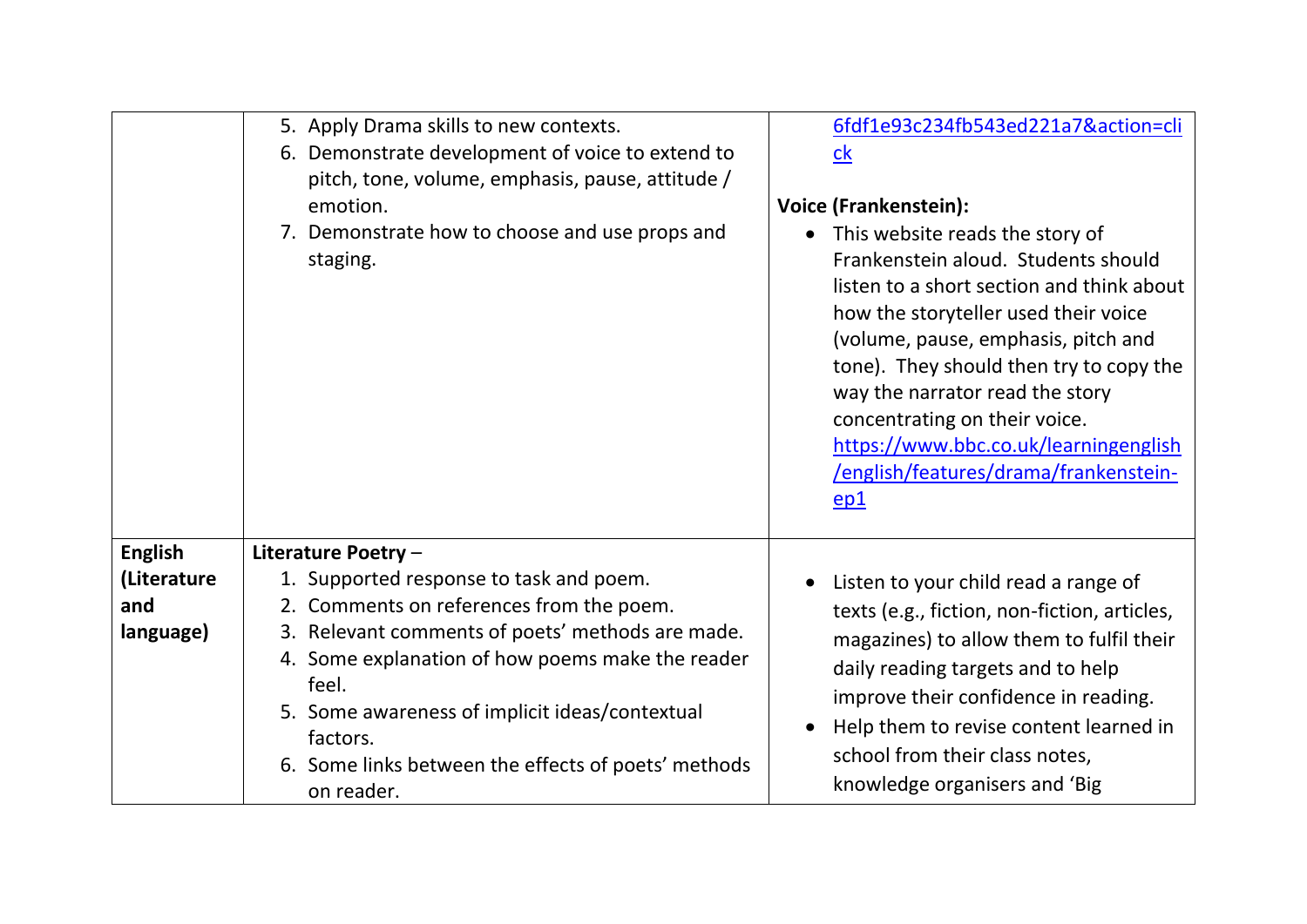|           | Language:<br>1. Voice and Audience - Attempts to match voice to<br>the audience.<br>2. Task and Purpose - Attempts to match writing to<br>the task (purpose).<br>3. Vocabulary Choices - Begins to vary vocabulary.<br>4. Techniques - Begins to use language techniques.<br>5. Structural Techniques and Cohesion -Attempts to<br>use structural techniques. Some linked and<br>relevant ideas.<br>6. Paragraphing - Attempts to write in paragraphs.<br>7. Sentence control -Sentence demarcation is<br>sometimes secure and occasionally accurate.<br>8. Punctuation - Occasional control of punctuation.<br>9. Sentence types - Attempts some variety of<br>sentence types.<br>10. Standard English - Occasional use of Standard<br>English.<br>11. Spelling - Occasional accurate spelling of more<br>complex words. | Question' sheets by testing them on<br>the key concepts for each topic.<br>Support them in improving literacy<br>skills by visiting the KS3 grammar pages<br>on the BBC bitesize website<br>https://www.bbc.co.uk/bitesize/topics/<br>z4hrt39. Students will benefit from<br>working through the tasks and using<br>the activities to check their own work<br>before submitting it in their 200-word<br>writing challenge fortnightly homework<br>tasks. |
|-----------|---------------------------------------------------------------------------------------------------------------------------------------------------------------------------------------------------------------------------------------------------------------------------------------------------------------------------------------------------------------------------------------------------------------------------------------------------------------------------------------------------------------------------------------------------------------------------------------------------------------------------------------------------------------------------------------------------------------------------------------------------------------------------------------------------------------------------|----------------------------------------------------------------------------------------------------------------------------------------------------------------------------------------------------------------------------------------------------------------------------------------------------------------------------------------------------------------------------------------------------------------------------------------------------------|
| Geography | Map skills and the UK                                                                                                                                                                                                                                                                                                                                                                                                                                                                                                                                                                                                                                                                                                                                                                                                     |                                                                                                                                                                                                                                                                                                                                                                                                                                                          |
|           | 1. Identify and describe the different types of<br>Geography using examples.                                                                                                                                                                                                                                                                                                                                                                                                                                                                                                                                                                                                                                                                                                                                              | Watch Geographical documentaries<br>together such as David Attenborough.                                                                                                                                                                                                                                                                                                                                                                                 |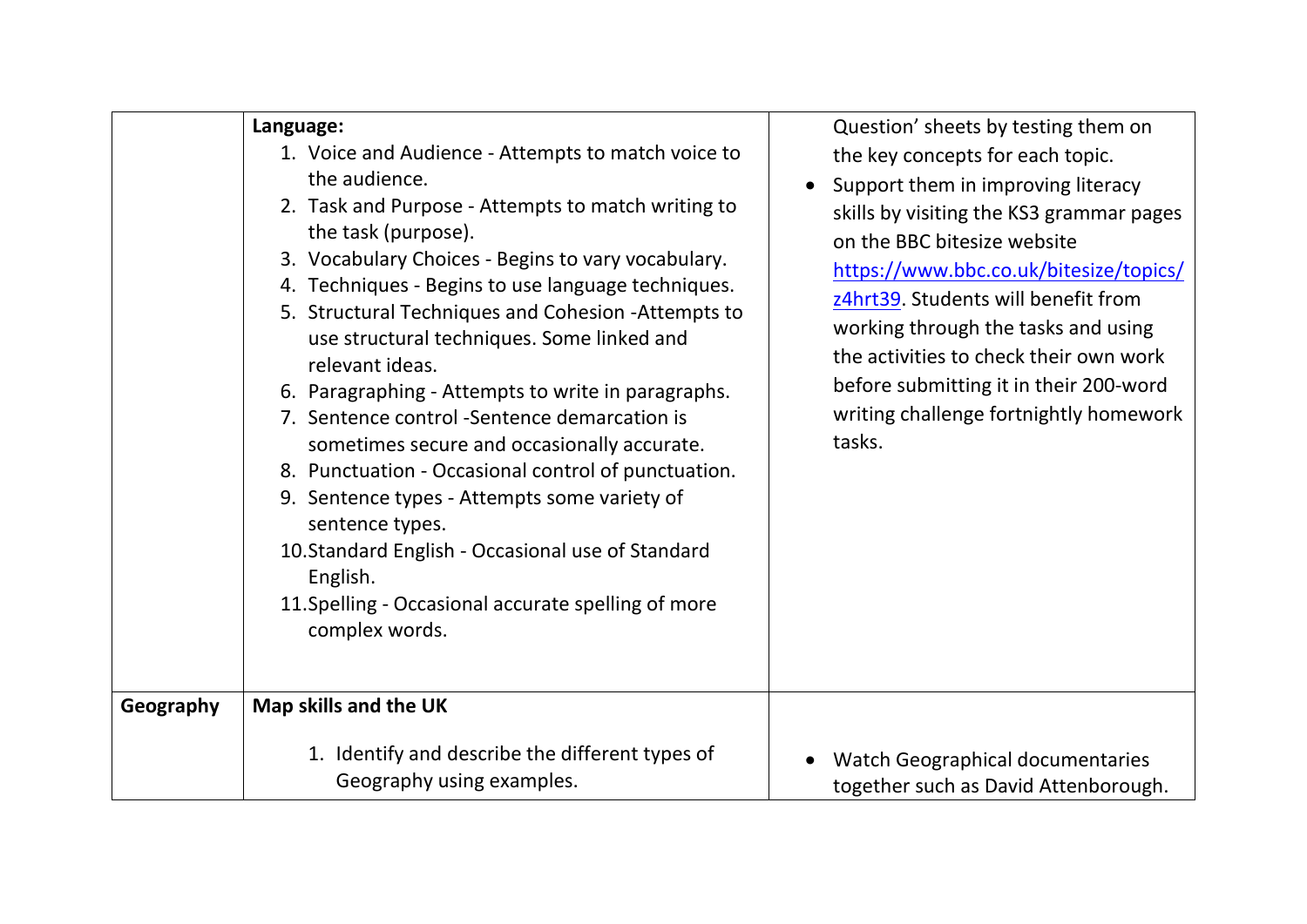| 2. Describe what is meant by lines of latitude and<br>Encourage your child to take an interest<br>$\bullet$<br>longitude and locate countries using them.<br>in current affairs/watch/read the news.<br>3. Define the key-terms associated with biomes<br>Use the BBC Geography bitesize<br>$\bullet$<br>and locate them around the world.<br>website to support your son/daughter's<br>4. Assess how to accurately utilise/apply<br>learning.<br>knowledge of map symbols and 4 figure grid<br><b>BBC Bitesize</b><br>$\bullet$<br>references.<br>https://www.bbc.co.uk/bitesize/subjec<br>5. Identify locations on a map using 6 figure grid<br>ts/zrw76sg<br>references.<br>BBC News (or other global news<br>6. Apply relief to maps in relation to data about<br>platforms)<br>height of the land.<br>https://www.bbc.co.uk/news/world<br>7. Explain the importance of having scale on a<br>Seneca<br>$\bullet$<br>map.<br>https://senecalearning.com/en-GB/<br>8. Memory map the location of places in the UK.<br>Education quizzes website - Geography<br>9. Describe the UK's diverse population and<br>https://www.educationquizzes.com/ks<br>explain how it has changed over time.<br>3/geography/<br>10. Describe and explain the 4 economic sectors of<br>CGP KS3 Geography revision guide<br>$\bullet$<br>the economy – Primary, secondary, tertiary,<br>Collins KS3 Geography revision guide<br>$\bullet$<br>quaternary.<br>and practice question booklet<br>11. Identify and explain 3 challenges and<br>AQA KS3 Geography textbook<br>opportunities to life in the UK.<br>12. Describe 2 transport developments in the UK. |  |
|--------------------------------------------------------------------------------------------------------------------------------------------------------------------------------------------------------------------------------------------------------------------------------------------------------------------------------------------------------------------------------------------------------------------------------------------------------------------------------------------------------------------------------------------------------------------------------------------------------------------------------------------------------------------------------------------------------------------------------------------------------------------------------------------------------------------------------------------------------------------------------------------------------------------------------------------------------------------------------------------------------------------------------------------------------------------------------------------------------------------------------------------------------------------------------------------------------------------------------------------------------------------------------------------------------------------------------------------------------------------------------------------------------------------------------------------------------------------------------------------------------------------------------------------------------------------------------------------------------------------------------------------|--|
|                                                                                                                                                                                                                                                                                                                                                                                                                                                                                                                                                                                                                                                                                                                                                                                                                                                                                                                                                                                                                                                                                                                                                                                                                                                                                                                                                                                                                                                                                                                                                                                                                                            |  |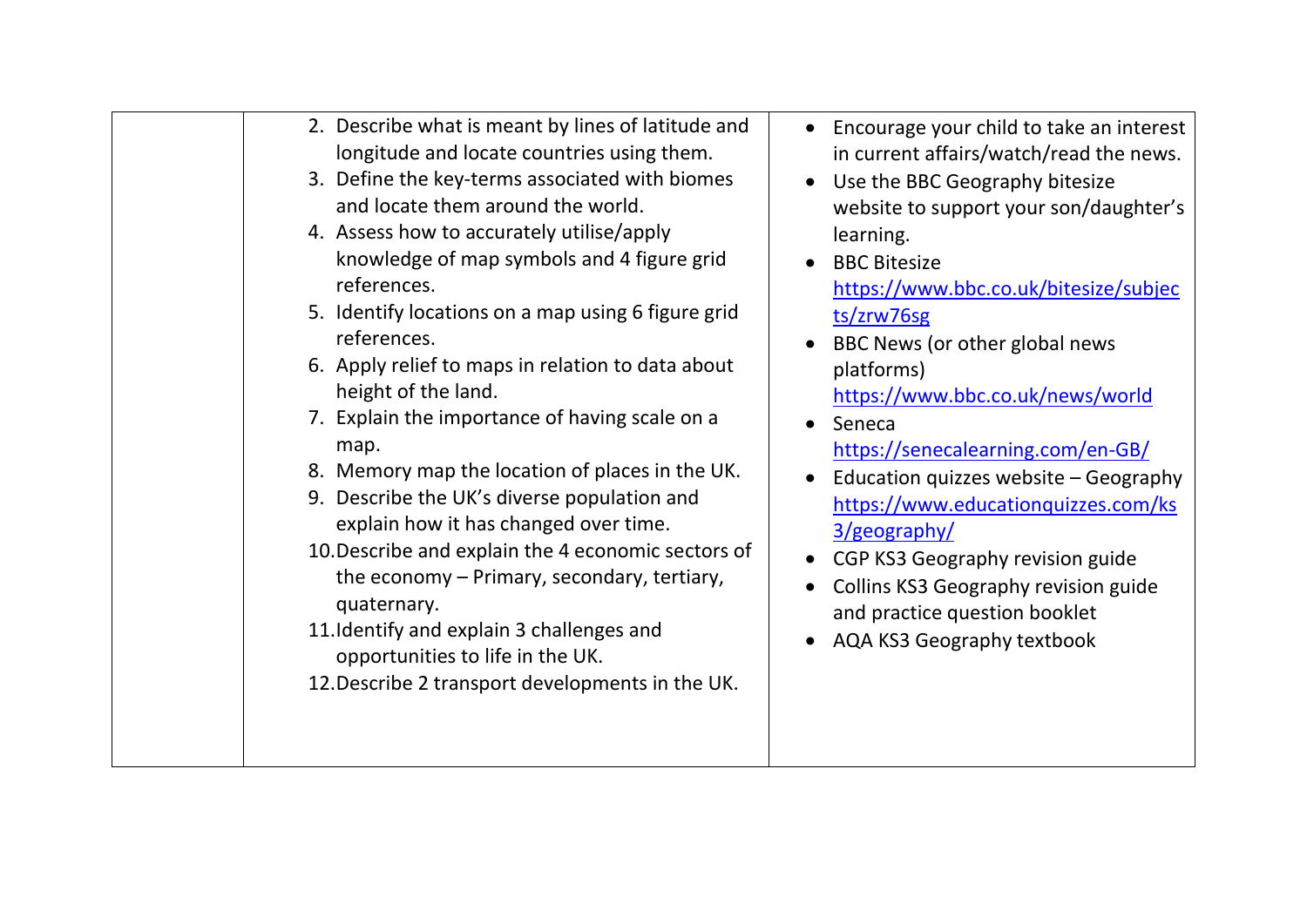|                | <b>Fantastic places</b>                                                                                                                                                                                                                                                                                                                                                                                                                                                                                                                                                                                                                                                                                          |                                                                       |
|----------------|------------------------------------------------------------------------------------------------------------------------------------------------------------------------------------------------------------------------------------------------------------------------------------------------------------------------------------------------------------------------------------------------------------------------------------------------------------------------------------------------------------------------------------------------------------------------------------------------------------------------------------------------------------------------------------------------------------------|-----------------------------------------------------------------------|
|                | 1. Identify what makes a place fantastic and<br>suggest some examples.<br>2. Describe the location of fantastic places around<br>the world using an atlas.<br>3. Describe the meaning of an extreme<br>environment and explain what makes the<br>Sahara Desert extreme.<br>4. Identify and categorise how Papa New Guinea<br>compares to the UK and how it is being<br>modernised.<br>5. Describe how the Arctic is changing and the<br>challenges it is facing.<br>6. Explain how Easter Island has changed.<br>7. Identify what makes Rio a unique location.<br>8. Identify the challenges that are faced in<br>Madagascar.<br>9. Describe the geological and mythical stories<br>about how Hampi was created. |                                                                       |
| <b>History</b> | <b>Before 500 -</b>                                                                                                                                                                                                                                                                                                                                                                                                                                                                                                                                                                                                                                                                                              | Talk about History at home around<br>$\bullet$                        |
|                | 1. Know the different aspects of chronology.<br>2. Identify inferences in sources.                                                                                                                                                                                                                                                                                                                                                                                                                                                                                                                                                                                                                               | topics being studied and more<br>generally.                           |
|                | 3. Describe reasons for invasion.                                                                                                                                                                                                                                                                                                                                                                                                                                                                                                                                                                                                                                                                                | Encourage them to read. It could be<br>non-fiction, historical works, |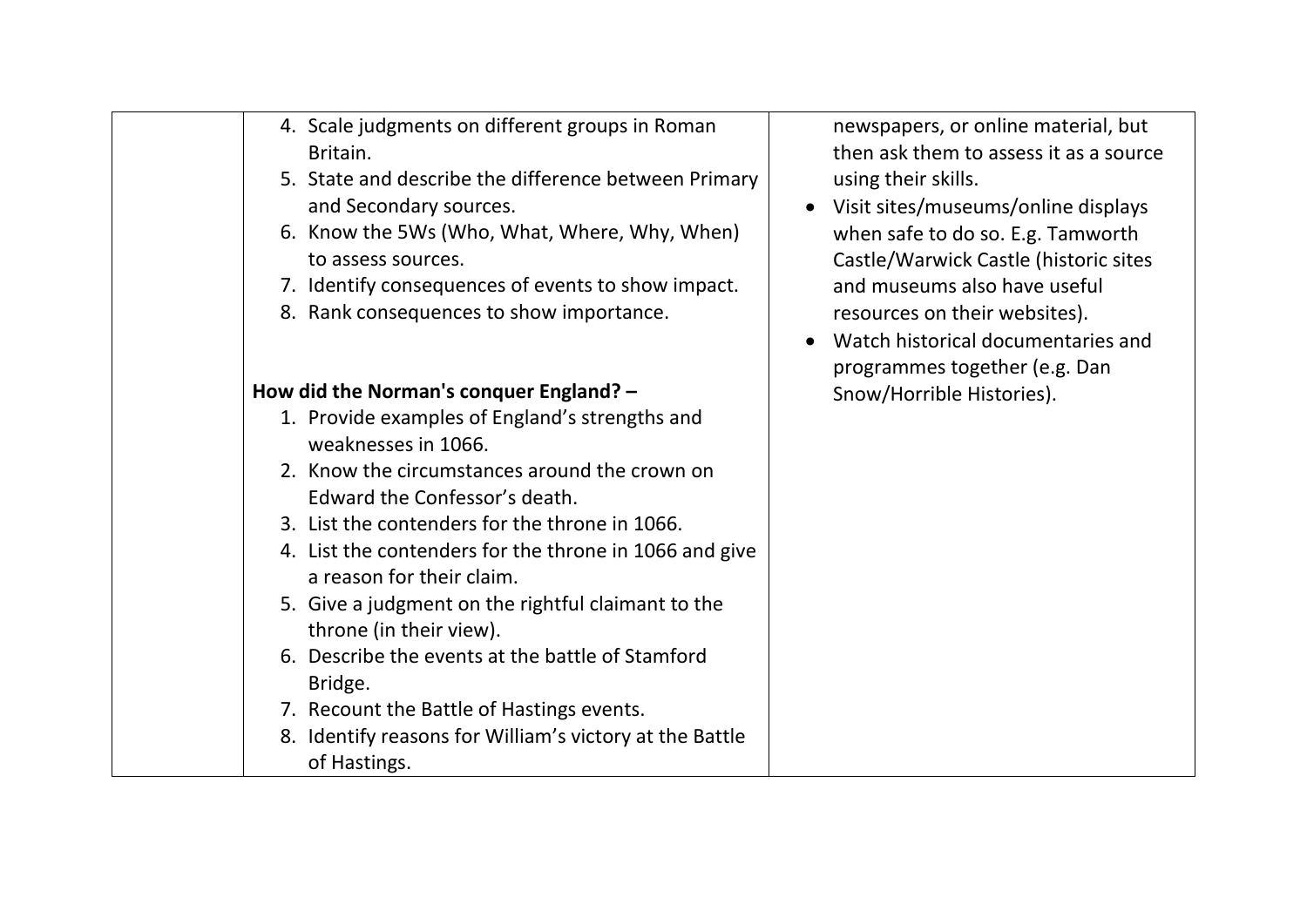|    | 9. Describe the reasons for William's victory at the<br>Battle of Hastings.<br>10. Explain the reasons for William's victory at the<br>Battle of Hastings.<br>11. Assess the patterns of rebellions and the Normans<br>actions in response.<br>12. Identify the problems William had after conquest.<br>13. Arrange different groups in a feudal system and<br>state how they benefit and what they must give in<br>return.<br>14. Explain the use of castles and state how they<br>changed in design and function.<br>15. Compare the advantages and disadvantages of<br>castles to give at least three for each.<br>16. Identify key points on how William kept control.<br>17. Describe how William kept control.<br>18. Explain the ways that William kept control. |                                                                                                                                                                                                                                                                              |
|----|-------------------------------------------------------------------------------------------------------------------------------------------------------------------------------------------------------------------------------------------------------------------------------------------------------------------------------------------------------------------------------------------------------------------------------------------------------------------------------------------------------------------------------------------------------------------------------------------------------------------------------------------------------------------------------------------------------------------------------------------------------------------------|------------------------------------------------------------------------------------------------------------------------------------------------------------------------------------------------------------------------------------------------------------------------------|
| IT | <b>Getting started</b><br>1. Know the processes for logging into the school's<br>network.<br>2. Know the processes for sending and receiving<br>emails.<br>3. Log into the school's network proficiently.<br>4. Send and receive emails successfully, using<br>appropriate language and content.                                                                                                                                                                                                                                                                                                                                                                                                                                                                        | • Ask your son/daughter to<br>independently login to Office 365/MS<br>Teams frequently to ensure their login<br>details are accurate and to<br>demonstrate self-reliance.<br>Independently update their passwords<br>at least every term to keep them secure<br>and private. |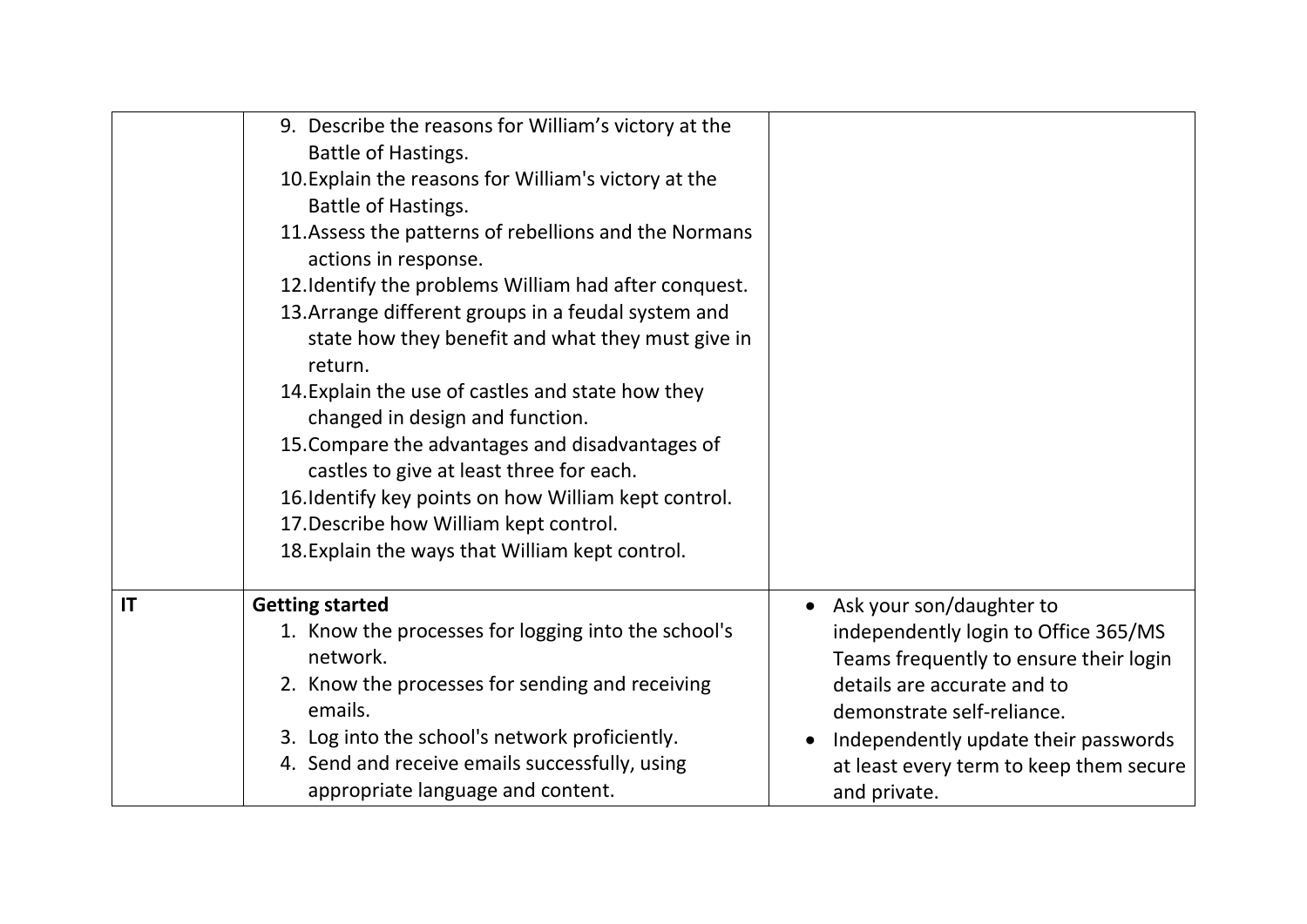| 5. Know how to save, rename and organise files.<br>6. Organise files and folders to facilitate ease of<br>access and use.<br>7. Know how to access files stored in the cloud.<br>8. Demonstrate proficiency in using the school's<br>network and computing facilities.<br>9. Know and use key principles of internet safety.<br>10. Demonstrate safe practices when using the<br>Internet.<br>11. Know the qualities of vector and bitmap graphics.<br>12. Create and manipulate images.<br>13. Identify the most appropriate tools to use when<br>editing an image.<br>14. Use image editing software with confidence. | Discuss privacy settings on accounts<br>and apps, to help your child understand<br>the importance of protecting their<br>identity and data online.<br>Use the BBC Bitesize website section on<br>eSafety:<br>https://www.bbc.co.uk/bitesize/guides<br>/zrtrd2p/revision/3 to review<br>knowledge and complete the fun<br>quizzes.                                           |
|-------------------------------------------------------------------------------------------------------------------------------------------------------------------------------------------------------------------------------------------------------------------------------------------------------------------------------------------------------------------------------------------------------------------------------------------------------------------------------------------------------------------------------------------------------------------------------------------------------------------------|-----------------------------------------------------------------------------------------------------------------------------------------------------------------------------------------------------------------------------------------------------------------------------------------------------------------------------------------------------------------------------|
| <b>Introducing spreadsheets</b><br>1. Write basic formulae in a spreadsheet.<br>2. Use a range of basic formulae to manipulate data.<br>3. Understand the concept of replication and the<br>uses of relative and absolute cell referencing.<br>4. Name cells and ranges within a spreadsheet.<br>5. Write a range of basic functions including SUM,<br>AVERAGE, MAX, MIN, COUNT and IF.<br>6. Identify the most appropriate functions to use<br>when developing a spreadsheet for a particular<br>purpose.                                                                                                              | Assist students in creating their own<br>spreadsheets for budgeting their<br>pocket money, or logging their sports<br>teams achievements, practicing the<br>different formulas, functions and<br>formatting skills learnt. Students have a<br>copy of the textbook pages with<br>examples to help support them.<br>Use the BBC Bitesize website section on<br>spreadsheets: |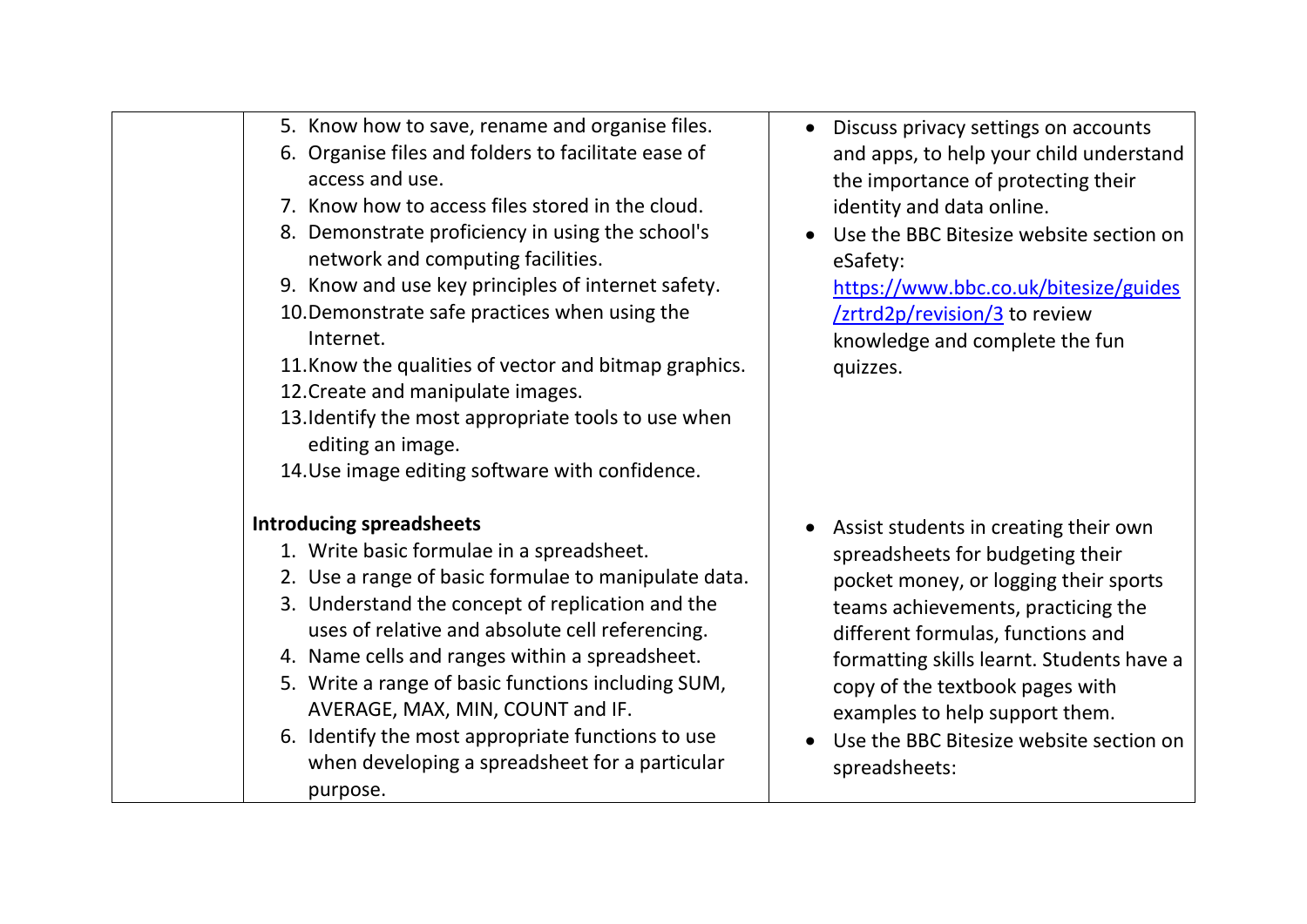|                  | 7. Know how to use conditional formatting.                  | https://www.bbc.co.uk/bitesize/guides   |
|------------------|-------------------------------------------------------------|-----------------------------------------|
|                  | 8. Confidently use conditional formatting.                  | /zdydmp3/revision/1                     |
|                  | 9. Use data in a spreadsheet to create graphs and           |                                         |
|                  | charts.                                                     |                                         |
|                  | 10. Create graphs and charts to represent different         |                                         |
|                  | types of information.                                       |                                         |
|                  | 11. Identify the most appropriate chart or graph to         |                                         |
|                  | display different types of information.                     |                                         |
|                  | 12. Demonstrate proficiency in the use of                   |                                         |
|                  | spreadsheets to handle data in a variety of                 |                                         |
|                  | situations.                                                 |                                         |
|                  | 13. Demonstrate how to interpret data from<br>spreadsheets. |                                         |
|                  |                                                             |                                         |
| <b>Languages</b> | Recognise and reproduce the list of numbers<br>1.           | Refer to the KS3 parent and student     |
| (French &        | (listening and speaking).                                   | handbook for specific revision          |
| German)          | Recognise and reproduce the letters of the<br>2.            | techniques and links to extra resources |
|                  | alphabet (listening and speaking).                          | and websites that you can use with      |
|                  | Recognise and reproduce the list of colours and<br>3.       | your child to support them at home.     |
|                  | understand that they are adjectives and so have             | Refer to the Knowledge Organiser in     |
|                  | different endings, depending on the noun they are           | the student's books for vocabulary      |
|                  | describing (reading, writing, speaking, listening).         | support.                                |
|                  | Recognise and reproduce the list of days. (Reading,<br>4.   | Use the student vocabulary booklet for  |
|                  | writing, speaking, listening).                              | reference to vocabulary and             |
|                  | Recognise and reproduce the list of months of the<br>5.     | grammatical structures.                 |
|                  | year. (Reading, writing, speaking, listening).              |                                         |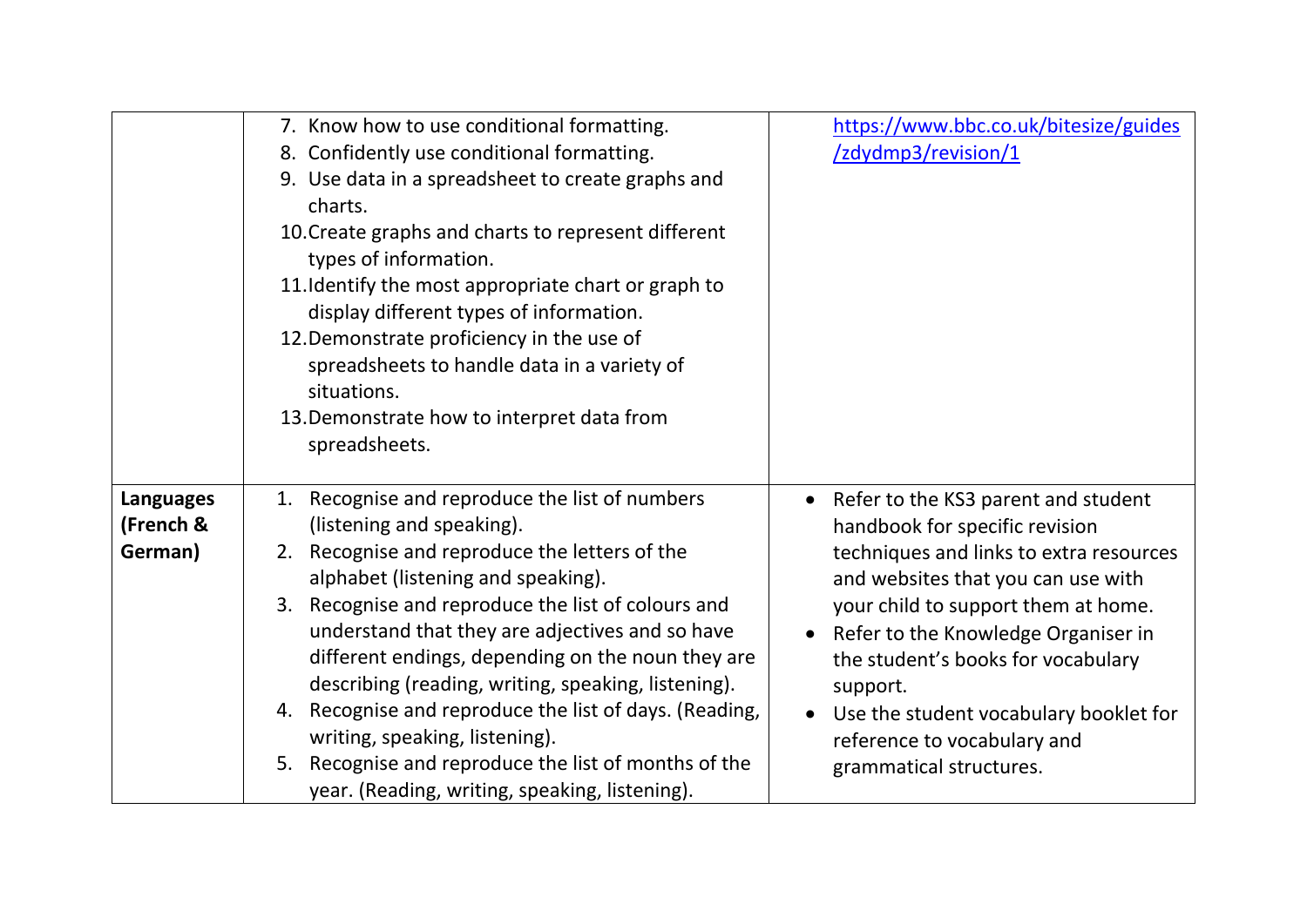|              | 6. Recognise and reproduce the list of verbs.<br>(Reading, writing, speaking, listening).<br>7. Recognise and reproduce the list of connectives.<br>(Reading, writing, speaking, listening).<br>8. Recognise and reproduce the list of foods & drinks.<br>(Reading, writing, speaking, listening).<br>Recognise and respond with an accurate, one-<br>9.<br>sentence response to key questions.<br>10. Produce more than one sentence, linked by a<br>connective from the list, in response to some key<br>questions.<br>11. Listen to a spoken text and independently identify<br>key information from the topic. |                                                                                                                                                                                                                                                                                                                                                                 |
|--------------|--------------------------------------------------------------------------------------------------------------------------------------------------------------------------------------------------------------------------------------------------------------------------------------------------------------------------------------------------------------------------------------------------------------------------------------------------------------------------------------------------------------------------------------------------------------------------------------------------------------------|-----------------------------------------------------------------------------------------------------------------------------------------------------------------------------------------------------------------------------------------------------------------------------------------------------------------------------------------------------------------|
| <b>Maths</b> | <b>Sequences</b><br>1. Represent sequences in tabular and graphical<br>forms.<br>2. Recognise the difference between linear and non-<br>linear sequences.<br>3. Continue numerical non-linear sequences.<br>4. Explain the term-to-term rule of numerical<br>sequences in words.                                                                                                                                                                                                                                                                                                                                   | Follow the teacher's guidance and use<br>Sparx Maths to support home learning.<br>If your child is struggling with a<br>particular skill encourage them to use<br>the support materials or contact their<br>teacher to resolve the issue.<br>Sparx Maths will send a homework<br>update. Please encourage your child to<br>complete the homework to the best of |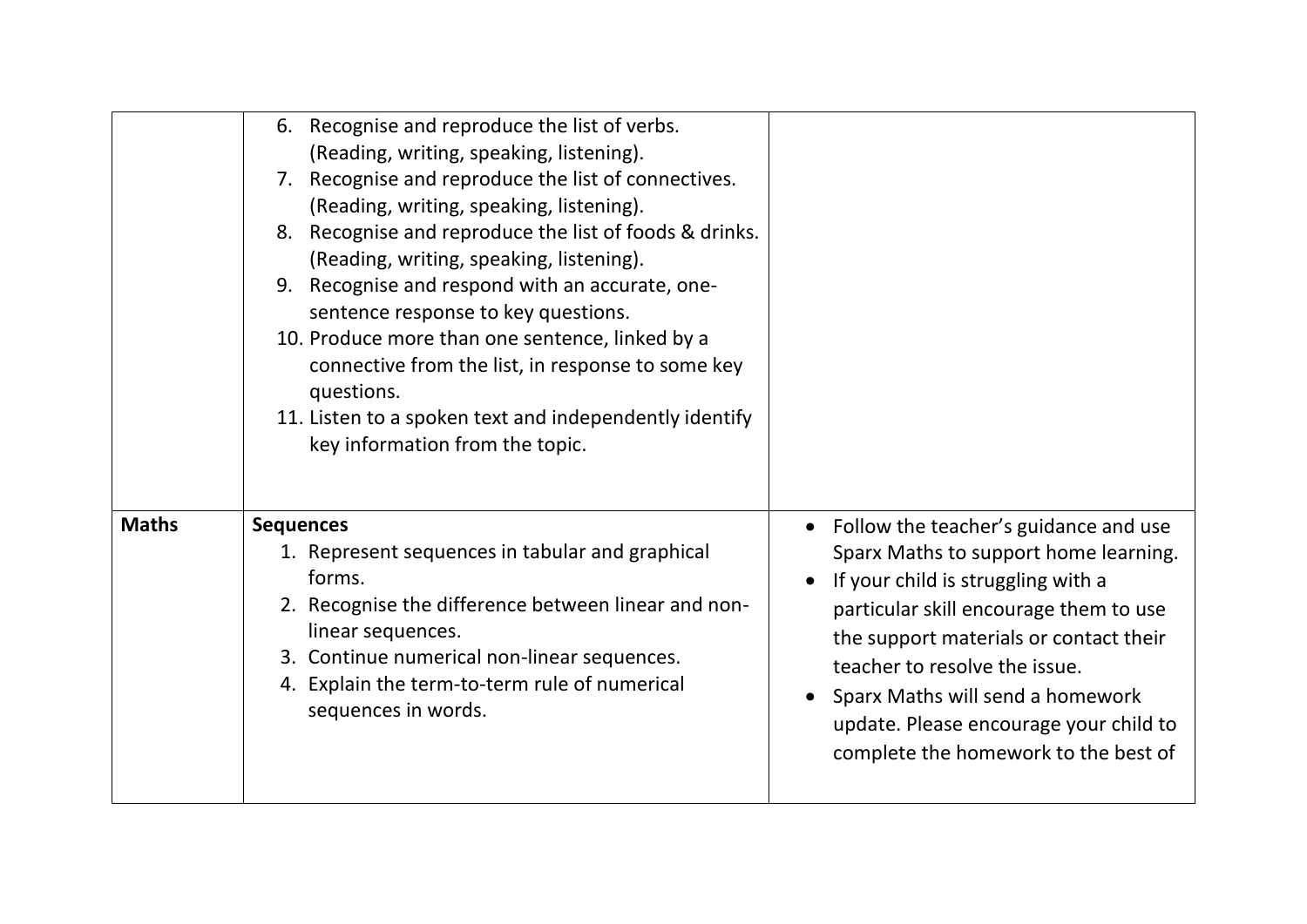| <b>Understand and use notation</b>                                                         | their ability. The homework is a recap |
|--------------------------------------------------------------------------------------------|----------------------------------------|
| 1. Use diagrams and letters to generalise number                                           | of the skills they have been taught.   |
| operations.                                                                                |                                        |
| 2. Use diagrams and letters with single function<br>machines.                              |                                        |
| 3. Find the function machine given a simple<br>expression.                                 |                                        |
| 4. Substitute values into expressions.                                                     |                                        |
| 5. Find numerical inputs and outputs for a series of<br>two function machines.             |                                        |
| 6. Use diagrams and letters with a series of two<br>function machines.                     |                                        |
| 7. Find the function machines given a two-step<br>expression.                              |                                        |
| 8. Generate sequences given an algebraic rule.                                             |                                        |
| <b>Equality and equivalence</b>                                                            |                                        |
| 1. Solve one-step linear equations.                                                        |                                        |
| 2. Understand the meaning of like and unlike terms.                                        |                                        |
| 3. Simplify algebraic expressions by collecting like<br>terms, using the $\equiv$ symbol." |                                        |
| <b>Place value</b>                                                                         |                                        |
| 1. Find the range of a set of numbers.                                                     |                                        |
| 2. Find the median of a set of numbers.                                                    |                                        |
| 3. Understand place value for decimals.                                                    |                                        |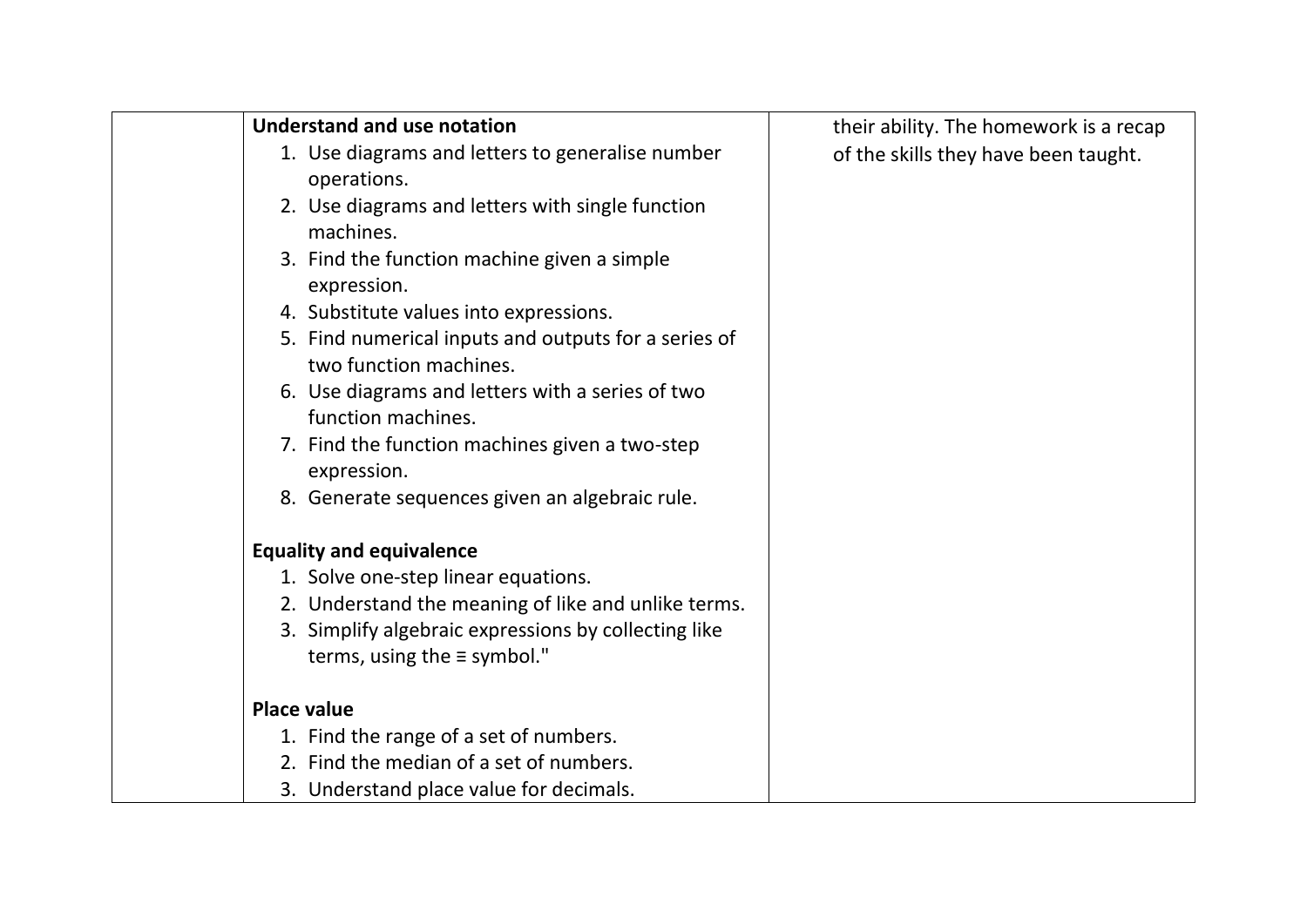|              | 4. Position decimals on a number line.<br>5. Round a number to 1 significant figure.                                                                                                                                                                                                               |                                                                                                                                                                                                                                            |
|--------------|----------------------------------------------------------------------------------------------------------------------------------------------------------------------------------------------------------------------------------------------------------------------------------------------------|--------------------------------------------------------------------------------------------------------------------------------------------------------------------------------------------------------------------------------------------|
|              | <b>FDP equivalence</b><br>1. Convert fluently between simple fractions,<br>decimals and percentages.<br>2. Represent any fraction as a diagram.<br>3. Identify and use simple equivalent fractions.<br>4. Convert fluently between fractions, decimals and<br>percentages.                         |                                                                                                                                                                                                                                            |
| <b>Music</b> | <b>Dance Macabre</b><br>1. Compose music to tell a story using graphic<br>notation or western notation.<br>2. Use a variety of musical devices to create<br>programmatic music.<br>3. Use the elements to build up tension and add<br>atmosphere to an overall performance based on a<br>stimulus. | The following website has lots of composing,<br>listening and performance website links:<br>https://leicestershiremusichub.org/mus<br>ic-tech-ks3<br>www.incredibox.com - Good for<br>structure, loops, and layering.<br><b>Composing:</b> |
|              | 4. Demonstrate how to use different instrument<br>voices to create different effects including use of<br>timbre and texture.<br>5. Demonstrate how to work in group<br>situations, collaborate creatively and to voice<br>feedback.<br>6. Manage performing in front of other people.              | The following websites are links that<br>students and parents can use for<br>composing references:<br>https://www.musicalfutures.org/resour<br>ces                                                                                         |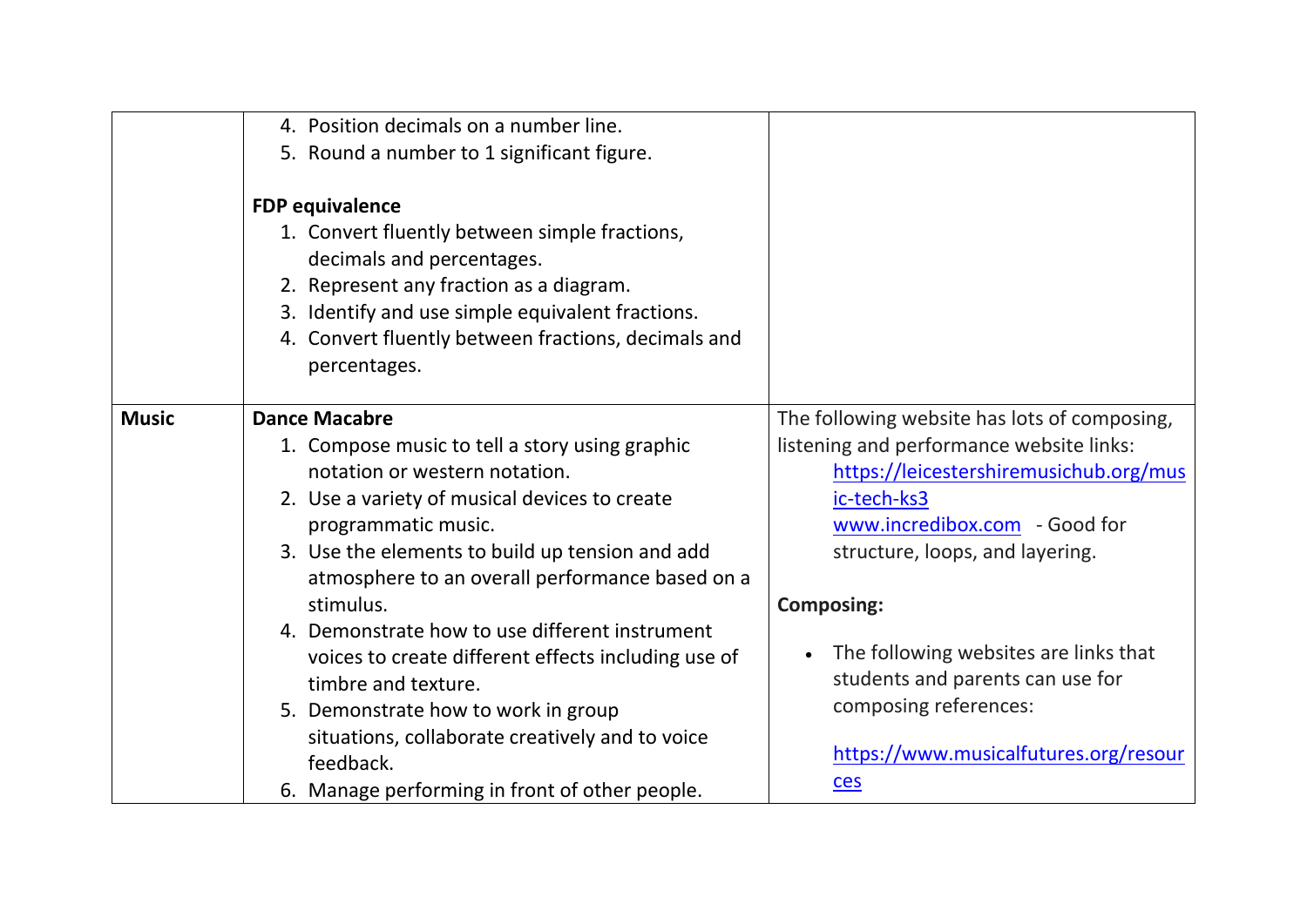#### **Programmatic Music**

- 1. Compose music influenced by artwork.
- 2. Use a variety of musical devices to create a composition based on a stimulus.
- 3. Use the elements to build up tension and add atmosphere to a performance programme.
- 4. Use different instrument voices to create different effects and demonstrate how this can enhance composition.
- 5. Work in group situations to give and receive feedback.
- 6. Manage performing in front of other people.

### [https://www.bbc.co.uk/bitesize/topics/](https://www.bbc.co.uk/bitesize/topics/z3dqhyc) z3dahvc

#### **Performing:**

• If your son/daughter is without an instrument, then a virtual instrument can be a good way of experimenting and following up with classwork:

[https://www.onlinepianist.com/virtual](https://www.onlinepianist.com/virtual-piano)[piano](https://www.onlinepianist.com/virtual-piano) <https://virtualpiano.net/> <https://www.musicca.com/guitar> [https://www.apronus.com/music/onlin](https://www.apronus.com/music/onlineguitar.htm) [eguitar.htm](https://www.apronus.com/music/onlineguitar.htm) <https://ukebuddy.com/ukulele-chords>

If you are interested in having instrumental lessons at school we have several specialist teachers teaching a variety of instruments. Please see our website for more information [https://sglover8.wixsite.co](https://sglover8.wixsite.com/polesworthmusic) [m/polesworthmusic](https://sglover8.wixsite.com/polesworthmusic) . If you are in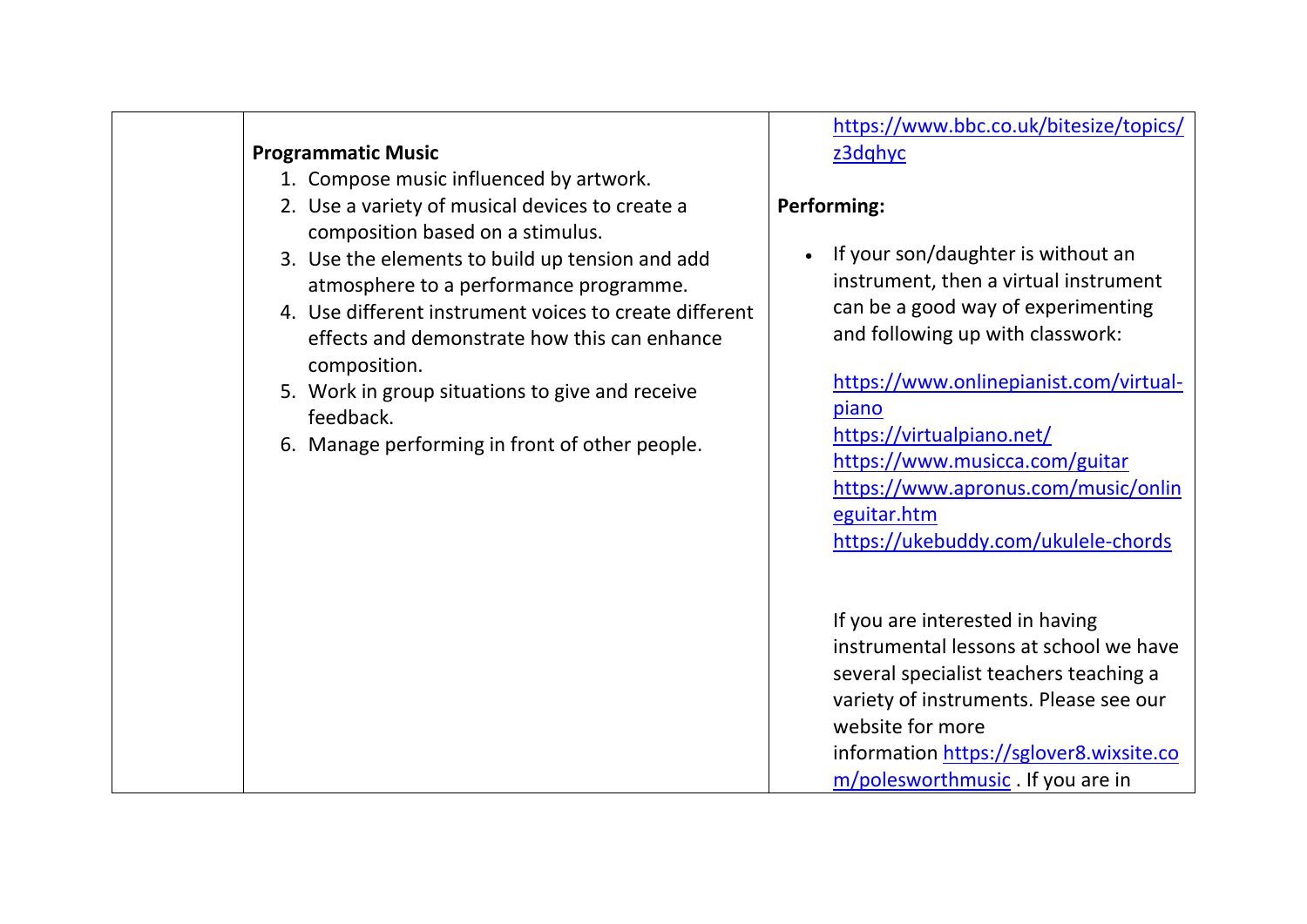|           |                                                                                                                                                                                                                                                                                                                                                                                                                                            | receipt of Pupil Premium funding,<br>please get in touch<br>(s.glover@thepolesworthschool.com)<br>Listening:<br>I would recommend creating a free<br>account with www.spotify.com or using<br>YouTube for listening around the styles<br>we will be studying throughout Year 7.<br>The more students listen to the music<br>we are studying, the more they will<br>understand the techniques and<br>elements used. |
|-----------|--------------------------------------------------------------------------------------------------------------------------------------------------------------------------------------------------------------------------------------------------------------------------------------------------------------------------------------------------------------------------------------------------------------------------------------------|--------------------------------------------------------------------------------------------------------------------------------------------------------------------------------------------------------------------------------------------------------------------------------------------------------------------------------------------------------------------------------------------------------------------|
| <b>PE</b> | <b>Athletics:</b><br>1. Demonstrate the correct grip technique for at least<br>one throw.<br>2. Understand that pacing is important in a<br>middle/long-distance running event.<br>3. Demonstrate the basic technique to achieve<br>maximum speed when performing a sprint.<br>4. Demonstrate the basic jumping technique in at<br>least one jump event.<br>5. Strive to achieve their own personal best in<br>performance in most events. | <b>Athletics:</b><br>Join a local athletics club<br>(Tamworth/Nuneaton) to develop your<br>technique.<br>Encourage your child to attend the<br>school club for extra practice.<br>Discuss the requirements for different<br>events with your child and encourage<br>them to record and improve their<br>personal bests.                                                                                            |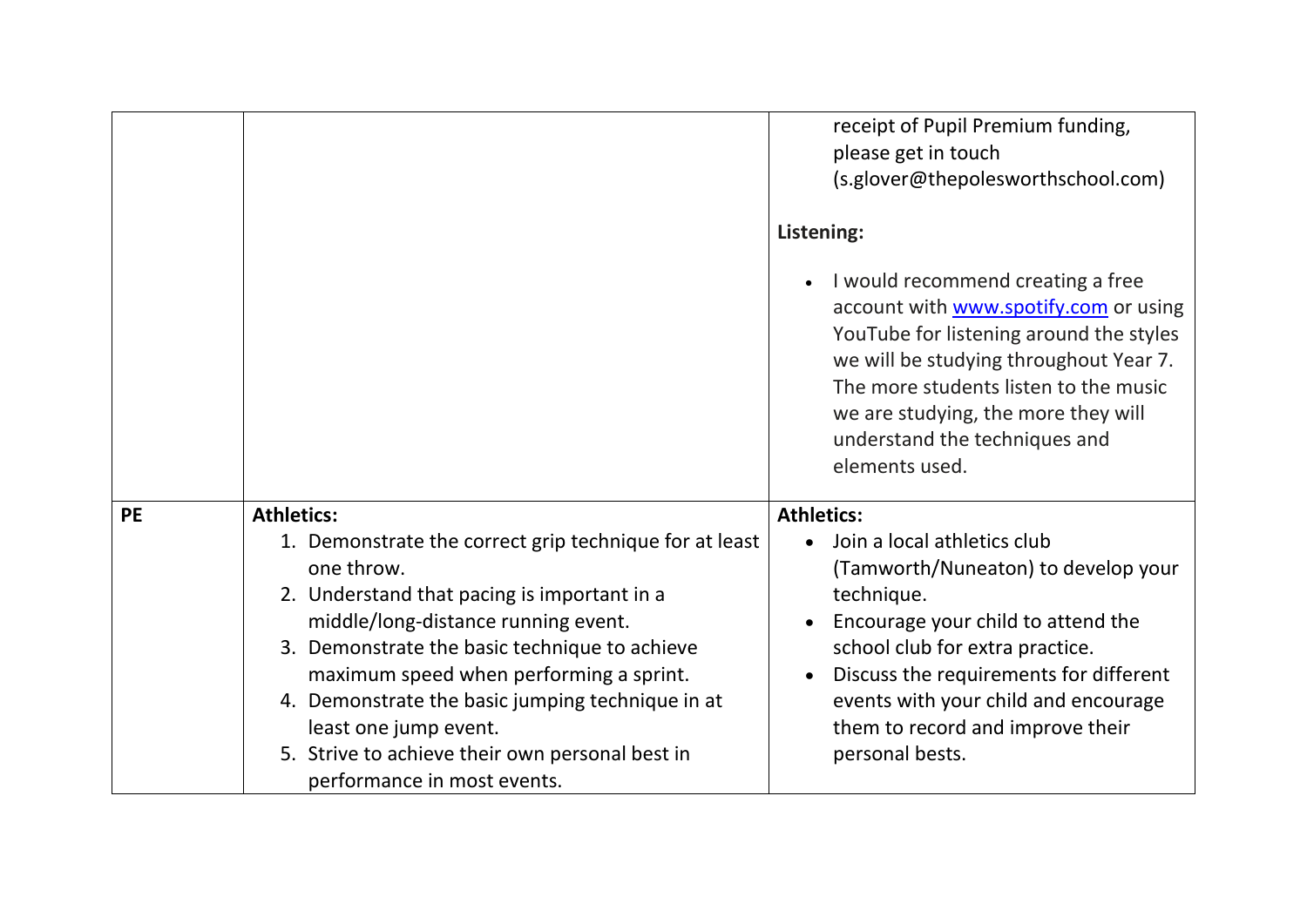| 6. Demonstrate how to prepare the body effectively<br>for a variety of activities through a group warm-up.                                                                                                                                                                                                                                                              | Watch athletics events live on TV or on<br>YouTube. Watch world records and<br>coaching videos for individual events.<br>• Ask your child about "ME in PE" and<br>discuss the characteristics they have<br>developed in PE.                                                                                                                                                           |
|-------------------------------------------------------------------------------------------------------------------------------------------------------------------------------------------------------------------------------------------------------------------------------------------------------------------------------------------------------------------------|---------------------------------------------------------------------------------------------------------------------------------------------------------------------------------------------------------------------------------------------------------------------------------------------------------------------------------------------------------------------------------------|
| <b>Badminton:</b><br>1. Demonstrate how to grip the racket correctly.<br>2. Use ready stance.<br>3. Use at least one type of serve to start a<br>competitive rally.<br>4. Play the overhead clear over the net past service<br>line.<br>5. Play the backhand clear over the net.<br>6. Play a variety of shots in a rally to move opponent.<br>7. Score a singles game. | <b>Badminton:</b><br>• Book a court at Polesworth sports<br>centre to play.<br>Encourage your child to attend the<br>school club for practice.<br>Watch badminton matches/skills on<br>YouTube/TV (e.g.<br>https://www.badmintonskills.net/bad<br>minton-skills-and-techniques/).<br>Ask your child about "ME in PE" and<br>discuss the characteristics they have<br>developed in PE. |
| <b>Cross Country:</b><br>1. Complete a cross country course with some<br>success relative to their ability.<br>2. Understand the importance of pacing in<br>a middle/long-distance race.                                                                                                                                                                                | <b>Cross Country:</b><br>• Go for a run as a family.<br>Download free Apps to track their runs<br>(Strava).                                                                                                                                                                                                                                                                           |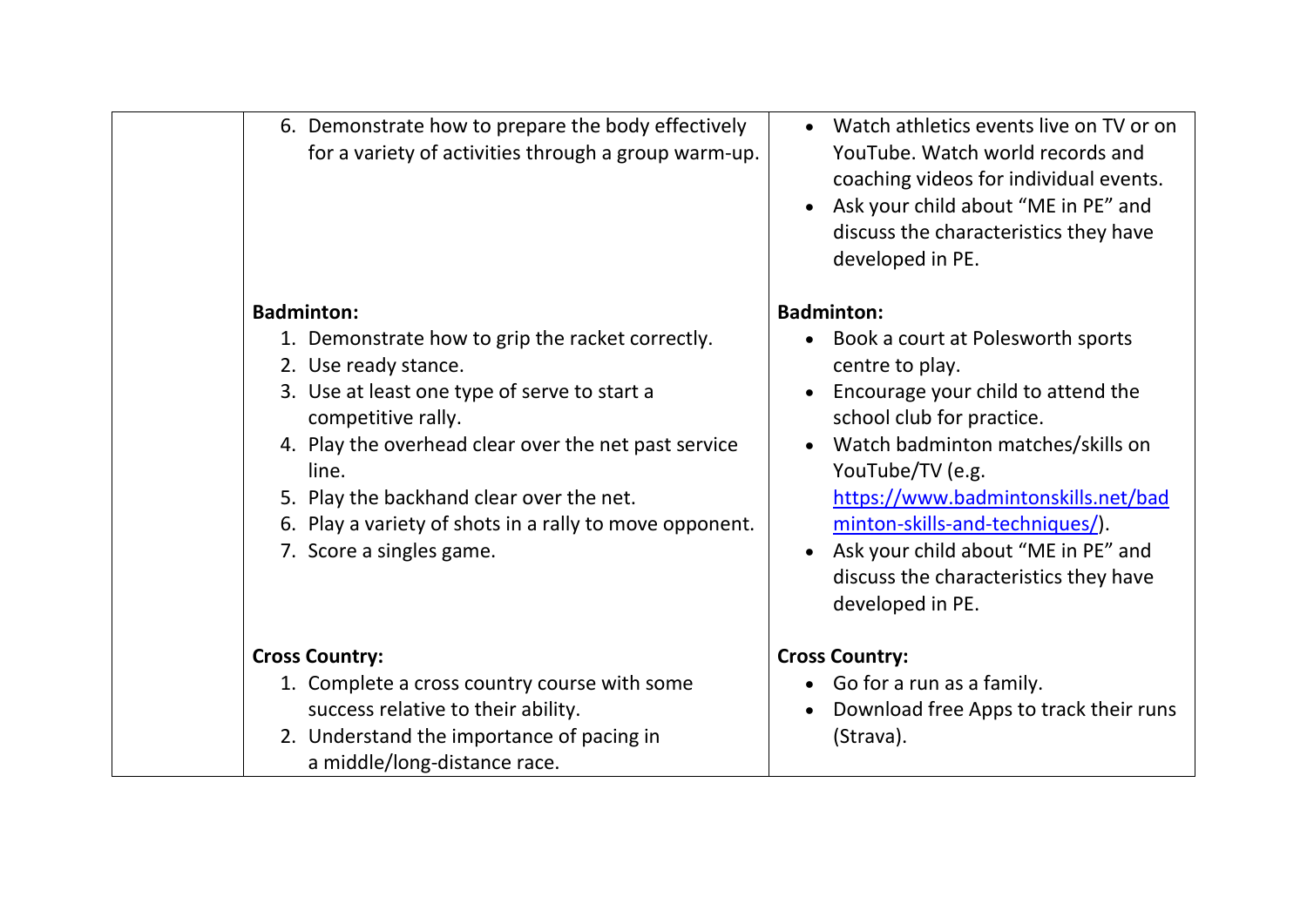|        | 3. Understand and demonstrate a basic running         |      |
|--------|-------------------------------------------------------|------|
|        | technique.                                            |      |
|        | 4. Understand how running can help them to            |      |
|        | maintain a healthy lifestyle.                         |      |
|        | 5. Identify when working aerobically or anaerobically |      |
|        | in a cross country run.                               |      |
|        |                                                       |      |
|        |                                                       |      |
| Dance: |                                                       | Danc |
|        | 1. Awareness and importance of a dance warm up.       |      |
|        | 2. Be able to recall some movements in an             |      |
|        | order/sequence.                                       |      |
|        | 3. Copy specific stylistic movements.                 |      |
|        | 4. Understanding of street dance/hip-hop as a dance   |      |
|        | style.                                                |      |
|        | 5. Recognise/understand specific dance terminology.   |      |
|        | 6. Understand importance and demonstrate timing in    |      |
|        | choreography.                                         |      |
|        | 7. Contribute and communicate positively to group     |      |
|        | effort.                                               |      |
|        | 8. To understand some choreographic devices such      |      |
|        | as cannon and unison.                                 |      |
|        |                                                       |      |
|        | 9. Demonstrate and use at least two different uses of |      |
|        | formations and pathways.                              |      |
|        |                                                       |      |
|        |                                                       |      |

- Join local running club/park runs/athletics club (Tamworth/Nuneaton) [https://www.parkrun.org.uk/.](https://www.parkrun.org.uk/)
- Ask your child about "ME in PE" and discuss the characteristics they have developed in PE.

#### **Dance:**

- Watch professional street/hip-hop companies on YouTube (e.g., boy blue entertainment, Zoonation and annual 'breakin convention').
- Encourage your child to attend the school club and annual dance shows for extra practise and confidence.
- To aid with movement memory and confidence, challenge students to either perform or teach others key moves, warm up and dance phrase.
- Ask your child about "ME in PE" and discuss the characteristics they have developed in PE.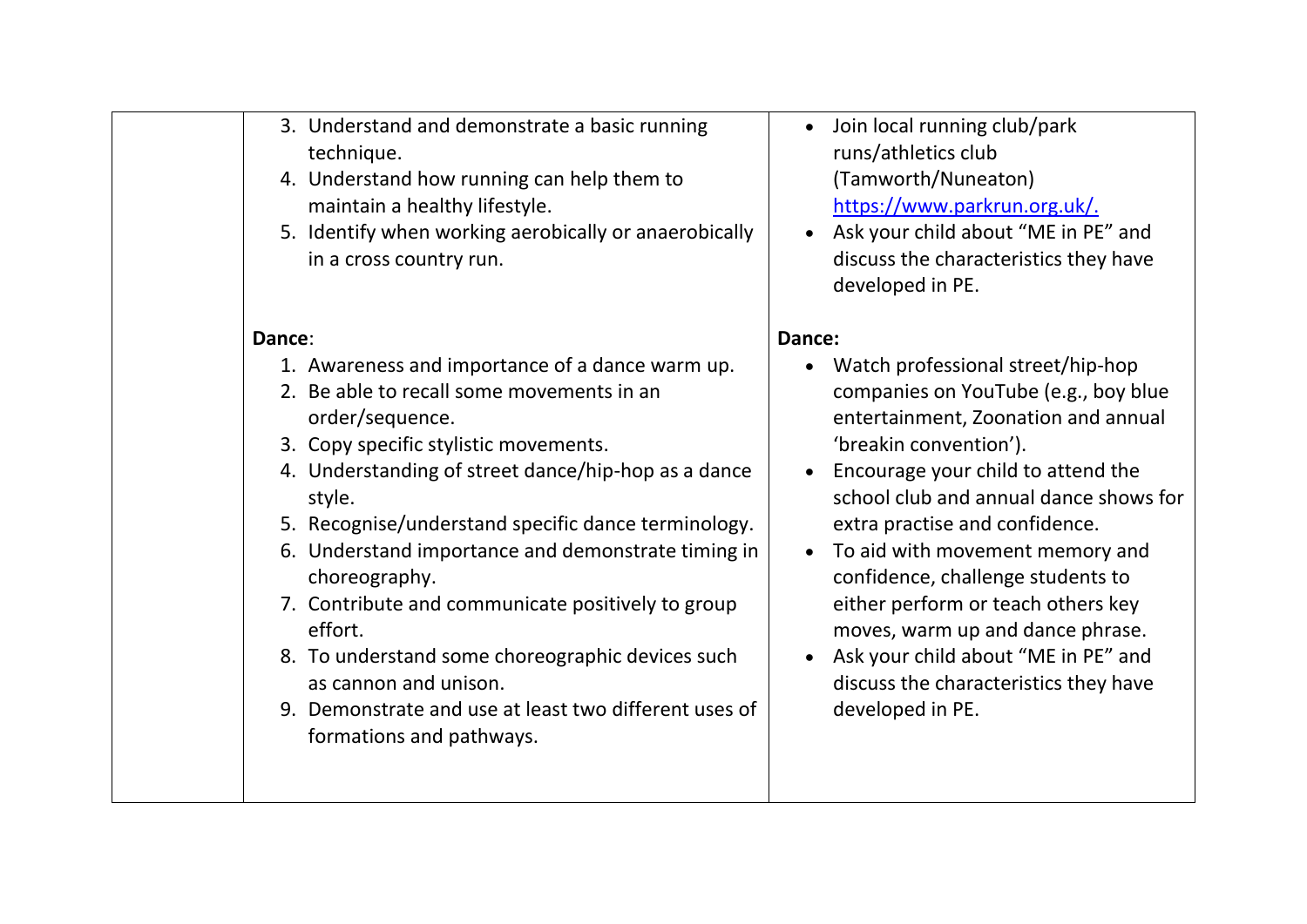| Football:                                                                                                                                                                                                                                                                                                                                                                                                                                                                                          | Football:                                                                                                                                                                                                                                                                                                                                                                                                                                                                                                                                                      |
|----------------------------------------------------------------------------------------------------------------------------------------------------------------------------------------------------------------------------------------------------------------------------------------------------------------------------------------------------------------------------------------------------------------------------------------------------------------------------------------------------|----------------------------------------------------------------------------------------------------------------------------------------------------------------------------------------------------------------------------------------------------------------------------------------------------------------------------------------------------------------------------------------------------------------------------------------------------------------------------------------------------------------------------------------------------------------|
| 1. Use preferred foot to manipulate the ball.<br>2. Use correct part of the foot (instep) to pass the<br>ball accurately.<br>3. Control the ball using their foot.<br>4. Move with the ball with some control.<br>5. Attempt to select the correct option to pass or<br>move with the ball.<br>6. Can move into space to receive the ball.<br>7. Attempt to use their body to shield the ball.<br>8. Demonstrate good etiquette, sportsmanship and<br>respect.<br>9. Warm up and cool down safely. | Practice ball familiarisation skills used<br>in lessons to develop confidence with<br>both feet.<br>https://www.youtube.com/watch?v=q1<br>B4is3faOM<br>Encourage your child to attend the<br>school football club to development<br>skills and confidence.<br>Explore getting your child involved in<br>local youth football. Visit the FA<br>website club finder to find accredited<br>organisations.<br>https://www.thefa.com/get-involved.<br>Ask your child about "ME in PE" and<br>$\bullet$<br>discuss the characteristics they have<br>developed in PE. |
| Handball:                                                                                                                                                                                                                                                                                                                                                                                                                                                                                          | Handball:                                                                                                                                                                                                                                                                                                                                                                                                                                                                                                                                                      |
| 1. Use at least one type of pass accurately - Over arm<br>pass, bounce pass, flick pass and under arm pass.<br>2. Move into space to receive the ball.<br>3. Use passing to keep possession of the ball.<br>4. Shoot with accuracy.<br>5. Understand at least one role in defence.                                                                                                                                                                                                                 | • Get involved in any sport that you need<br>to dodge, run, catch, and throw.<br>Watch Handball matches on TV or<br>YouTube matches/skills - e.g., Olympic<br>and World Championships.<br>Join the Handball club in school.                                                                                                                                                                                                                                                                                                                                    |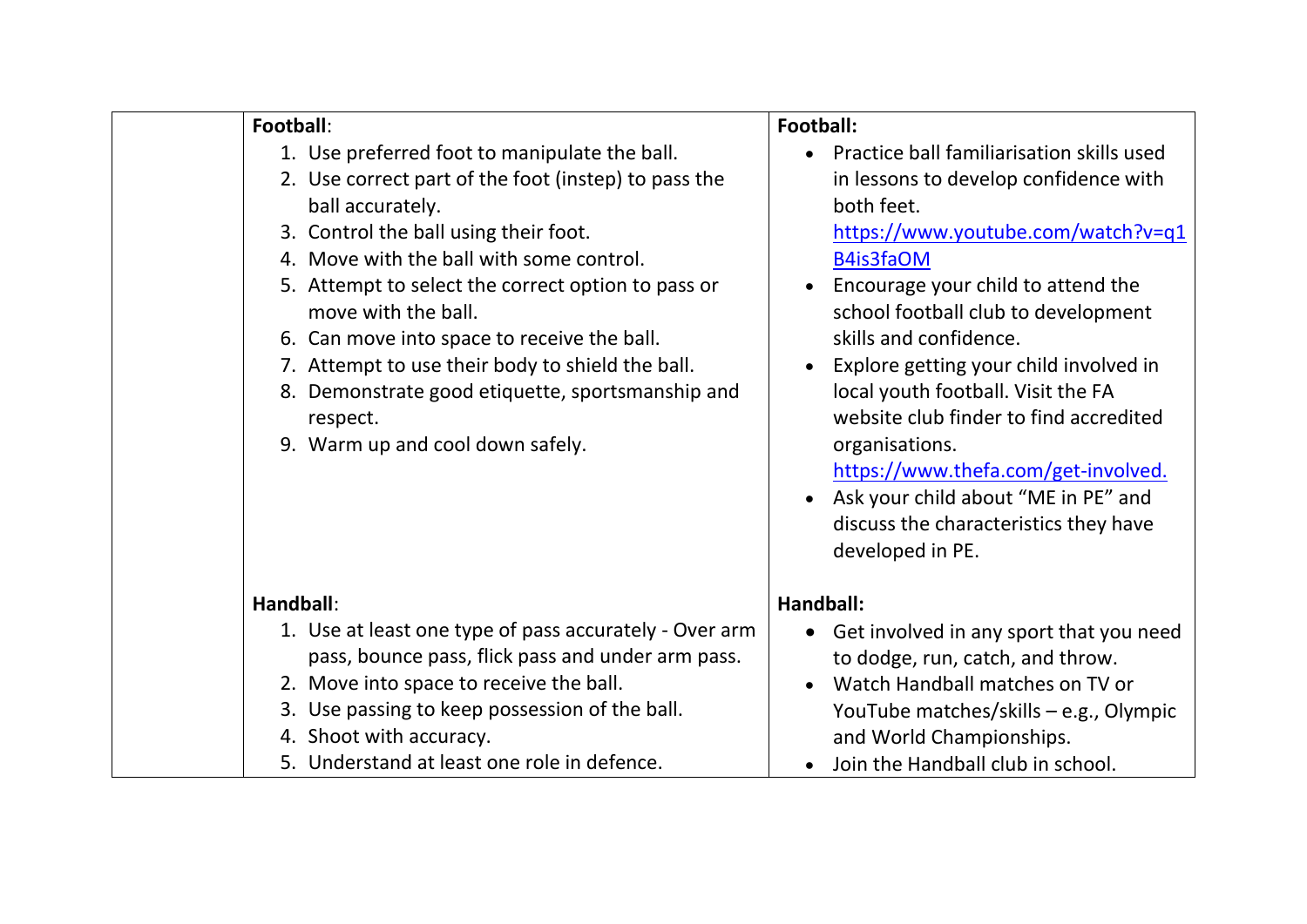| 6. Link two or more skills together in a small sided<br>game.                                                                                                                                                             | Contact your local handball club<br>$\bullet$<br>(Loughborough/Coventry/<br>Birmingham).<br>Ask your child about "ME in PE" and<br>discuss the characteristics they have<br>developed in PE.                                                                                                                                                                                              |
|---------------------------------------------------------------------------------------------------------------------------------------------------------------------------------------------------------------------------|-------------------------------------------------------------------------------------------------------------------------------------------------------------------------------------------------------------------------------------------------------------------------------------------------------------------------------------------------------------------------------------------|
| <b>HRF Practical:</b><br>1. Complete 3 phases of warm-up.<br>2. Name 3 fitness components and where they may<br>be needed.<br>3. Complete the fitness tests.<br>4. Name 3 methods to improve fitness through<br>training. | <b>HRF-Practical:</b><br>Ask your child to lead a warm-up with<br>the family.<br>Discuss different sports and what is<br>$\bullet$<br>needed to participate in that sport.<br>Encourage them to develop their<br>fitness and have a go at a type of<br>training at home.<br>Ask your child about "ME in PE" and<br>$\bullet$<br>discuss the characteristics they have<br>developed in PE. |
| <b>HRF Theory:</b>                                                                                                                                                                                                        | HRF-Theory:                                                                                                                                                                                                                                                                                                                                                                               |
| 1. Explain difference between fitness and health.<br>2. Identify at least 3 health related fitness<br>components.<br>3. Identify 3 skill related components.<br>4. Link 3 tests to fitness components.                    | Discuss different sports and what is<br>$\bullet$<br>needed to participate in that sport.<br>Test them on the different fitness<br>components and can they explain them<br>to you.                                                                                                                                                                                                        |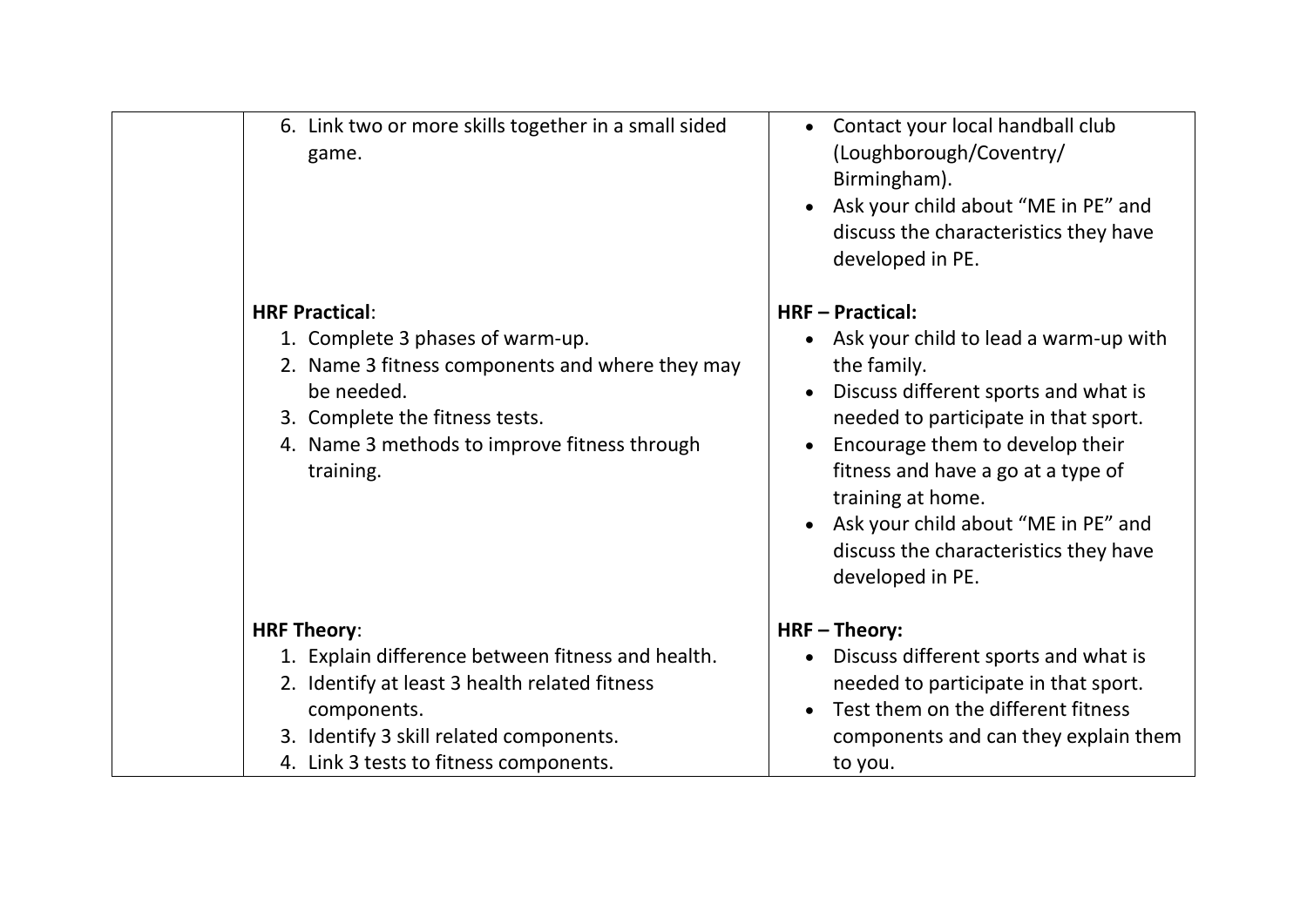| 5. Explain in basic terms the fitness profile of<br>sports/performer.                                                                      | • Ask your child about "ME in PE" and<br>discuss the characteristics they have<br>developed in PE.                      |
|--------------------------------------------------------------------------------------------------------------------------------------------|-------------------------------------------------------------------------------------------------------------------------|
| Netball:<br>1. Demonstrate correct landing footwork (one-footed<br>and two-footed) and pivoting with control under                         | <b>Netball:</b><br>Practice throwing and catching/target-<br>$\bullet$<br>based skills (e.g., catch or chalk target     |
| some pressure.<br>2. Use 4 different types of passes (chest / bounce /<br>shoulder / overhead) in drills and perform a range               | on a wall) and foot coordination skills<br>(e.g., skipping or hopscotch) at home.<br>Encourage your child to attend the |
| of passes in a game.<br>3. Show footwork and passing variations within their<br>game play.<br>4. Catch a range of passes using the correct | school club for practice.<br>Research local netball clubs/teams to<br>join<br>https://www.englandnetball.co.uk/play     |
| stance and 'W' hand position.<br>5. Create and move into space to support team-<br>mates.                                                  | -netball/find-a-session-or-club/.<br>Watch netball drills on-line<br>https://www.youtube.com/watch?v=8                  |
| 6. Apply pressure to the opposition by marking their<br>player on and off-ball.<br>7. Observe many of the major rules, including           | <b>WxpyyUwQIQ</b><br>https://www.youtube.com/watch?v=sG<br><b>PHv-hkBVs</b> or watch parts of matches                   |
| footwork, obstruction, contact and offside.                                                                                                | on YouTube/TV<br>https://www.youtube.com/watch?v=H<br>25dND9cJuQ.                                                       |
|                                                                                                                                            | • Ask your child about "ME in PE" and<br>discuss the characteristics they have<br>developed in PE.                      |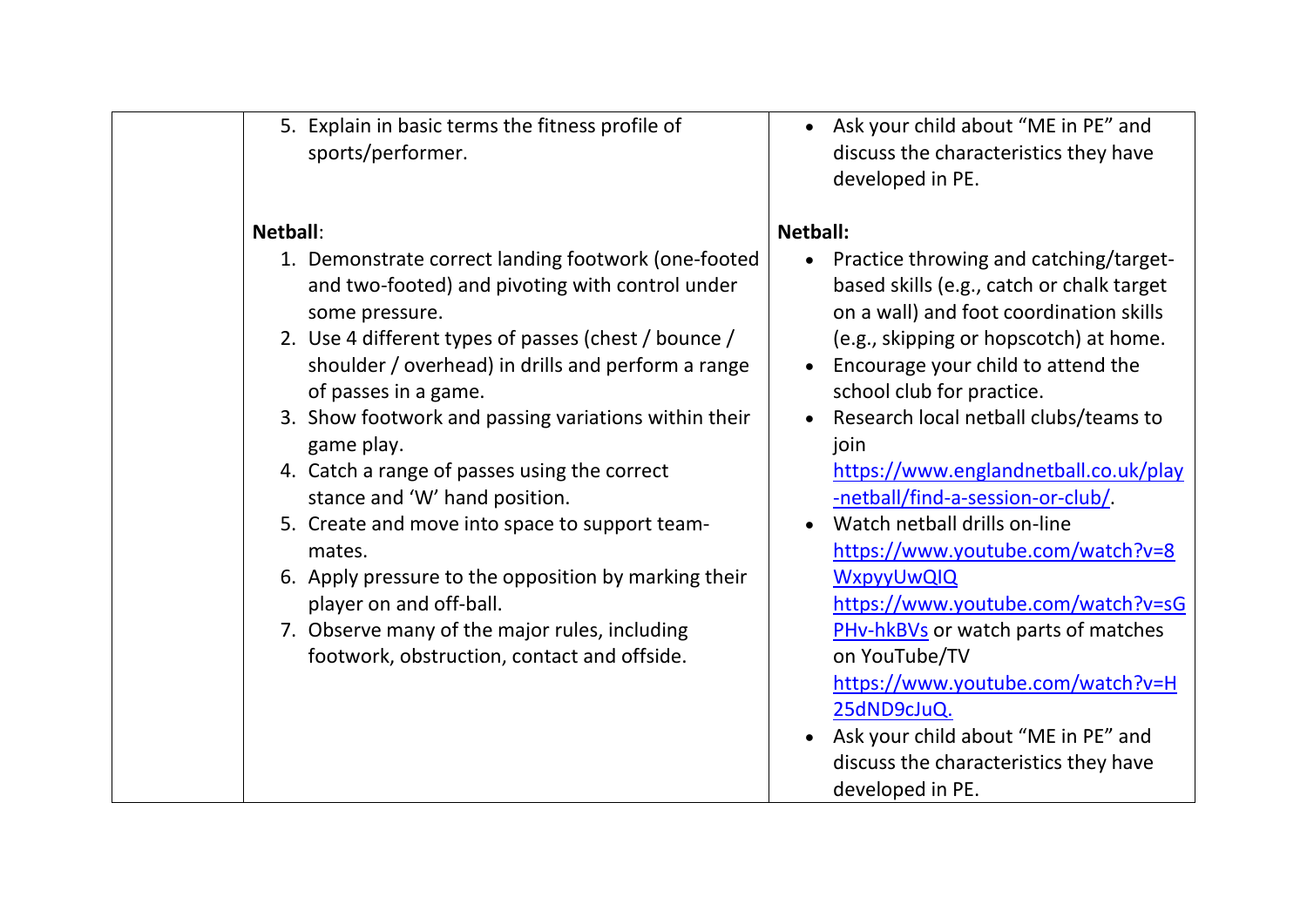| <b>Problem Solving:</b><br>1. Successfully complete the tasks set as part of their<br>group.<br>2. Contribute towards tasks physically.<br>3. Contribute towards tasks verbally.<br>4. Lead a small group for at least part of a task.                                                                                                                                                                                                                                                               | <b>OAA - Problem Solving:</b><br>• Ask them do explain what they have<br>been doing.<br>Ask them to explain, demonstrate and<br>$\bullet$<br>lead some activities they have done in<br>lessons with family/friends.<br>Look at local Scout/Brownie/Cadet<br>groups.<br>Ask your child about "ME in PE" and<br>discuss the characteristics they have<br>developed in PE.                                 |
|------------------------------------------------------------------------------------------------------------------------------------------------------------------------------------------------------------------------------------------------------------------------------------------------------------------------------------------------------------------------------------------------------------------------------------------------------------------------------------------------------|---------------------------------------------------------------------------------------------------------------------------------------------------------------------------------------------------------------------------------------------------------------------------------------------------------------------------------------------------------------------------------------------------------|
| <b>Rounders:</b>                                                                                                                                                                                                                                                                                                                                                                                                                                                                                     | <b>Rounders:</b>                                                                                                                                                                                                                                                                                                                                                                                        |
| 1. Demonstrate the correct techniques to catch the<br>ball consistently under limited pressure.<br>2. Bowl underarm with some accuracy using the<br>correct technique.<br>3. Throw with some accuracy using overarm.<br>4. Describe and demonstrate the correct batting<br>technique and consistently hit a gentle bowl using<br>correct technique.<br>5. Identify and explain the main pitch lines.<br>6. Explain the rules of no-ball / obstruction /<br>backwards hit and the rules for a batter. | • Practice throwing and catching/target-<br>based skills (e.g., catch or chalk target<br>on a wall) and running skills at home<br>(e.g., forwards/backwards relays/ball<br>collect).<br>Encourage your child to attend the<br>school club for practice.<br>Find local rounders clubs/teams to join<br>$\bullet$<br>https://www.roundersengland.co.uk/pl<br><u>ay/.</u><br>Watch rounders drills on-line |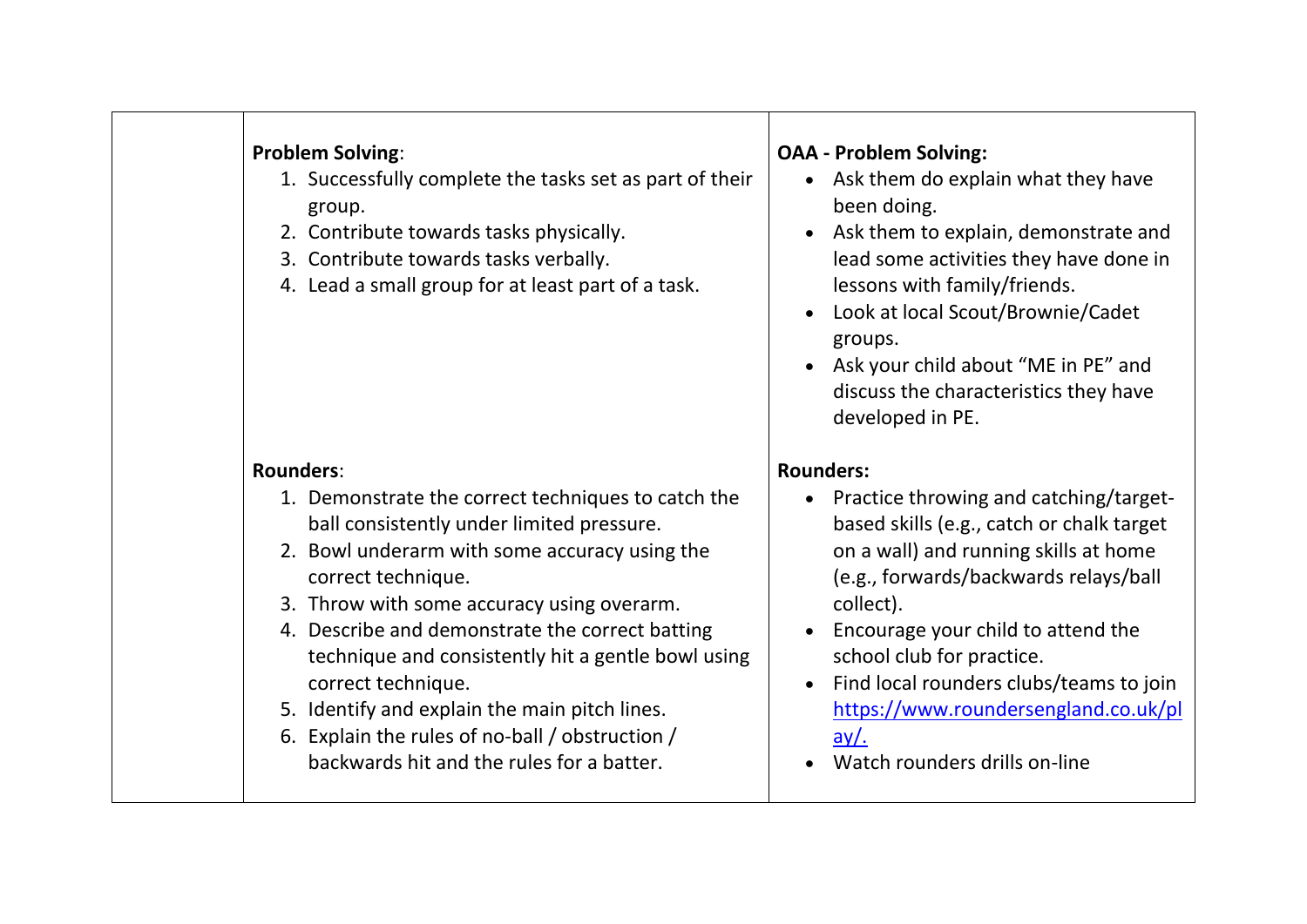|                                                                                                                                                                                                                                                                                                                                                                                                             | https://www.youtube.com/watch?v=k<br><b>WCNpoJ9vXA</b><br>https://www.youtube.com/watch?v=s<br>mTBrE52Fag.<br>Watch parts of matches on YouTube<br>https://www.youtube.com/watch?v=E<br>GcimxQM0v0.<br>Encourage them to talk about health<br>and fitness and what makes a person<br>healthy.<br>Ask your child about "ME in PE" and<br>discuss the characteristics they have<br>developed in PE. |
|-------------------------------------------------------------------------------------------------------------------------------------------------------------------------------------------------------------------------------------------------------------------------------------------------------------------------------------------------------------------------------------------------------------|---------------------------------------------------------------------------------------------------------------------------------------------------------------------------------------------------------------------------------------------------------------------------------------------------------------------------------------------------------------------------------------------------|
| Rugby:                                                                                                                                                                                                                                                                                                                                                                                                      | <b>Rugby:</b>                                                                                                                                                                                                                                                                                                                                                                                     |
| 1. Catch the ball at pace.<br>2. Understand the concept of moving into space in<br>order to receive the ball.<br>3. Can pass ball at increasing pace.<br>4. Can pass ball at increasing distance accurately.<br>5. Understand how to evade an opponent running<br>with the ball.<br>6. Can tackle in isolation.<br>7. Can tackle in conditioned games.<br>8. Explain the technique or demonstrate a tackle. | Contact your nearest rugby club<br>(Tamworth, Atherstone, Nuneaton,<br>Market Bosworth).<br>Encourage your child to attend the<br>school rugby club or practice.<br>Get involved in any games that involve<br>$\bullet$<br>dodging, running, throwing, and<br>catching.<br>Watch a rugby games on TV or<br>live/skills on YouTube.                                                                |

**T**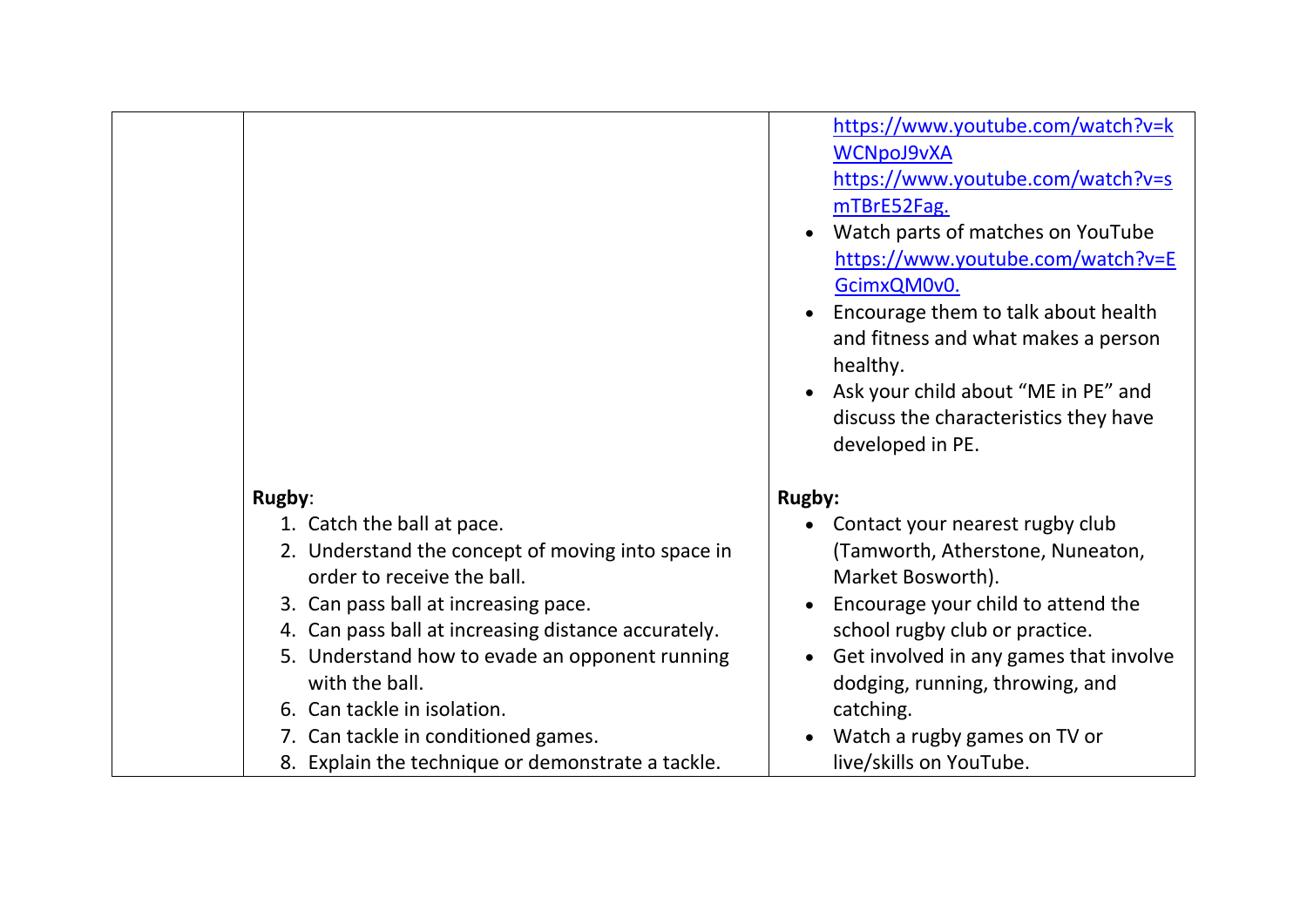|                                    | 9. Attempt to outwit opponent selecting running,<br>passing and catching skills                                                                                                                                                                                                                                                              | Ask your child about "ME in PE" and<br>discuss the characteristics they have<br>developed in PE.                                                                                                                                                                                                                                                                                                                                                                                                                          |
|------------------------------------|----------------------------------------------------------------------------------------------------------------------------------------------------------------------------------------------------------------------------------------------------------------------------------------------------------------------------------------------|---------------------------------------------------------------------------------------------------------------------------------------------------------------------------------------------------------------------------------------------------------------------------------------------------------------------------------------------------------------------------------------------------------------------------------------------------------------------------------------------------------------------------|
|                                    | <b>Volleyball:</b><br>1. Play a 'catch' volley.<br>2. Move to a position to catch the ball.<br>3. Use the 'ready' position.<br>4. Play a cooperative volley rally over the net.<br>5. Play the overhead hit serve.<br>6. Hit shot #3 into space on opponents' side.<br>7. Score a basic game (e.g. 2v2, 3v3).<br>8. Play the reverse volley. | <b>Volleyball:</b><br>Encourage your child to attend the<br>school club for practice.<br>Watch volleyball matches/skills online.<br>The following are good to use:<br>https://www.youtube.com/c/Volleyball<br>1on1Videos<br>https://www.youtube.com/watch?v=Fo<br>j6A4WWgCg.<br>Join a volleyball club – both Tamworth<br>Spartans and Nuneaton Volleyball Club<br>are recommended and have links with<br>the school.<br>Ask your child about "ME in PE" and<br>discuss the characteristics they have<br>developed in PE. |
| <b>Religious</b><br><b>Studies</b> | <b>Buddhism:</b><br>1. Understand and use the following specific religious<br>vocabulary; Buddha, Buddhist, suffering, Four<br>Noble Truths, Middle Way, Eight-Fold Path,<br>Meditation, Enlightenment, Mandala, Sangha.                                                                                                                     | <b>Oak National Academy</b><br>https://classroom.thenational.academy<br>/subjects-by-key-stage some topics may<br>be in the KS2 section.                                                                                                                                                                                                                                                                                                                                                                                  |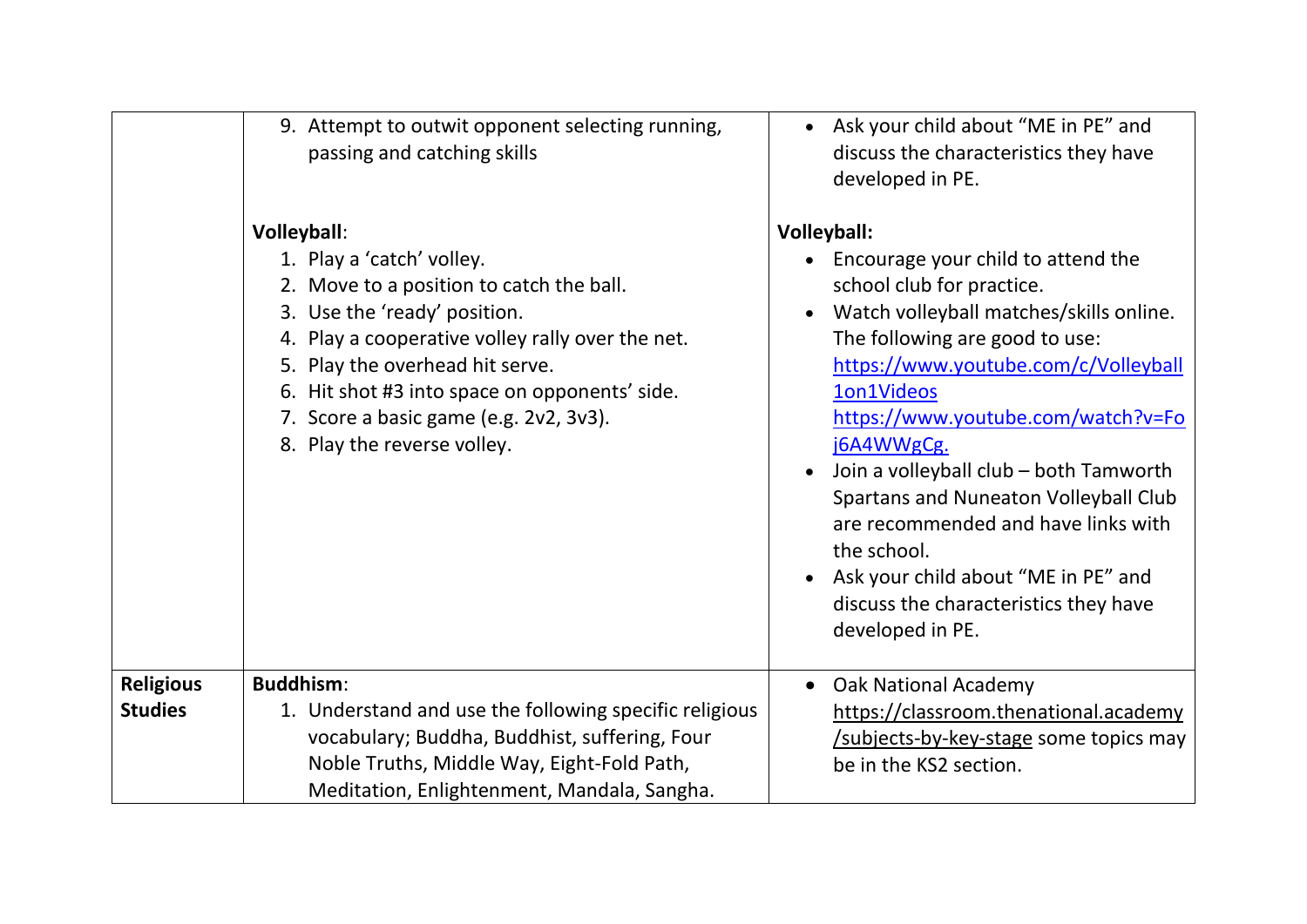| 2. Provide developed descriptions of ideas related to                                                                                                                                                                                                                                                                                                                                                                                                                                                                 | <b>BBC</b> bitesize.                                                                                                                                       |
|-----------------------------------------------------------------------------------------------------------------------------------------------------------------------------------------------------------------------------------------------------------------------------------------------------------------------------------------------------------------------------------------------------------------------------------------------------------------------------------------------------------------------|------------------------------------------------------------------------------------------------------------------------------------------------------------|
| the topic.                                                                                                                                                                                                                                                                                                                                                                                                                                                                                                            | https://www.bbc.co.uk/bitesize/subjec                                                                                                                      |
| 3. Explain ideas with reasons and examples.                                                                                                                                                                                                                                                                                                                                                                                                                                                                           | ts/zh3rkqt.                                                                                                                                                |
| 4. Explain Buddhist beliefs about the cause of                                                                                                                                                                                                                                                                                                                                                                                                                                                                        | The students work booklets and lesson                                                                                                                      |
| suffering and how to overcome it.                                                                                                                                                                                                                                                                                                                                                                                                                                                                                     | PowerPoints, copies of which are on                                                                                                                        |
|                                                                                                                                                                                                                                                                                                                                                                                                                                                                                                                       | Teams.                                                                                                                                                     |
| Hinduism:                                                                                                                                                                                                                                                                                                                                                                                                                                                                                                             | Have discussions and debates with your                                                                                                                     |
| 1. Identify and define the following specific religious<br>vocabulary related to the topic; Brahman, Trimurti,<br>Avatar, Atman, Dharma, Karma, Samsara,<br>Ashrama, Ahimsa, Diwali, Holi.<br>2. Give simple descriptions of ideas related to the<br>topic.<br>3. Discuss ideas related to the topic with simple<br>reasons and examples.<br>4. Explain the Hindu beliefs about Brahman and the<br>Avatars, duty and the afterlife.<br>5. Explain how Hindus celebrate at least one key<br>festival in Britain today. | child, these can be about anything that<br>interests them. Encourage them to<br>explain their ideas, give examples and<br>consider the opposite viewpoint. |
|                                                                                                                                                                                                                                                                                                                                                                                                                                                                                                                       |                                                                                                                                                            |
| Sikhism:                                                                                                                                                                                                                                                                                                                                                                                                                                                                                                              |                                                                                                                                                            |
| 1. Consistently uses a variety of the following specific                                                                                                                                                                                                                                                                                                                                                                                                                                                              |                                                                                                                                                            |
| religious vocabulary within the context of                                                                                                                                                                                                                                                                                                                                                                                                                                                                            |                                                                                                                                                            |
| the topic; Guru Nanak, Sikhi, seva, langar, equality,                                                                                                                                                                                                                                                                                                                                                                                                                                                                 |                                                                                                                                                            |
| Guru Gobind Singh, Khalsa, social justice,<br>prejudice, human rights, discrimination.                                                                                                                                                                                                                                                                                                                                                                                                                                |                                                                                                                                                            |
|                                                                                                                                                                                                                                                                                                                                                                                                                                                                                                                       |                                                                                                                                                            |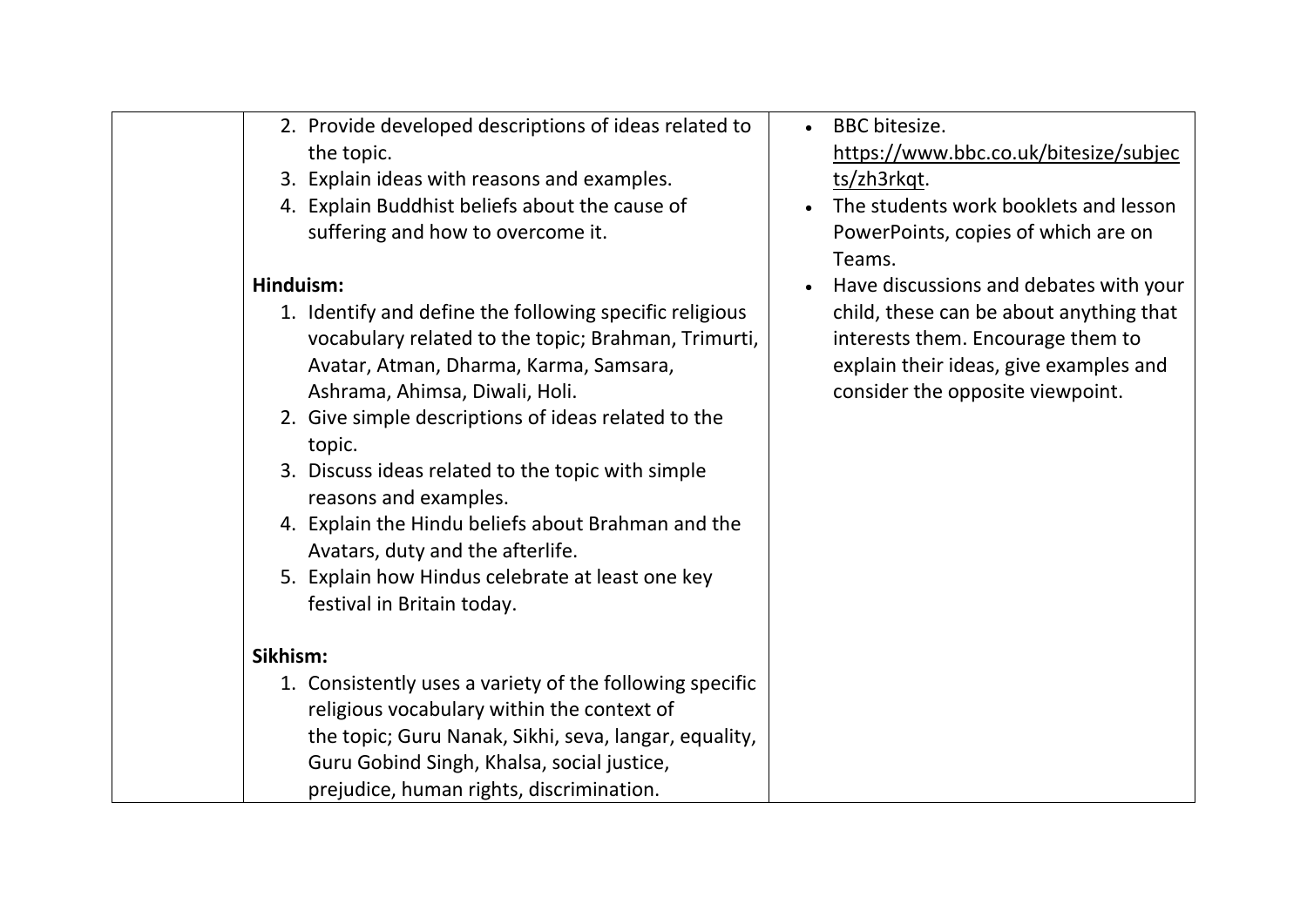|                | 2. Consistently gives developed descriptions of the<br>ideas within the context of the topic.<br>3. Explains ideas with developed reasons and<br>examples.<br>4. Explain Sikh ideas of equality.                                                                                                                                                                                                                                                                                                                                                  |                                                                                                                                                                                                                                                                                                                                                                                                                                                                                                      |
|----------------|---------------------------------------------------------------------------------------------------------------------------------------------------------------------------------------------------------------------------------------------------------------------------------------------------------------------------------------------------------------------------------------------------------------------------------------------------------------------------------------------------------------------------------------------------|------------------------------------------------------------------------------------------------------------------------------------------------------------------------------------------------------------------------------------------------------------------------------------------------------------------------------------------------------------------------------------------------------------------------------------------------------------------------------------------------------|
| <b>Science</b> | <b>Biology:</b><br>1. Describe cells as the fundamental unit of living<br>organisms.<br>2. Describe how to observe, interpret and record cell<br>structure using a light microscope.<br>3. Describe the functions of the cell wall, cell<br>membrane, cytoplasm, nucleus,<br>vacuole, mitochondria and chloroplasts.<br>4. Compare the similarities and differences between<br>plant and animal cells.<br>5. Describe what a specialised cell is and give<br>examples.<br>6. Explain the structural adaptations of some<br>unicellular organisms. | <b>Biology:</b><br>• Use BBC bitesize Biology:<br>https://www.bbc.co.uk/bitesize/subjec<br>ts/z4882hv.<br>Get pupils to set themselves quizzes on<br>Educake (The Science Department's<br>homework platform) to help them<br>revise topics they are trying to<br>understand.<br>Talk about science at home and what<br>students have learnt today. As well as<br>discuss new scientific advances in the<br>news.<br>Watch David Attenborough<br>documentaries about the planet e.g.,<br>Blue planet. |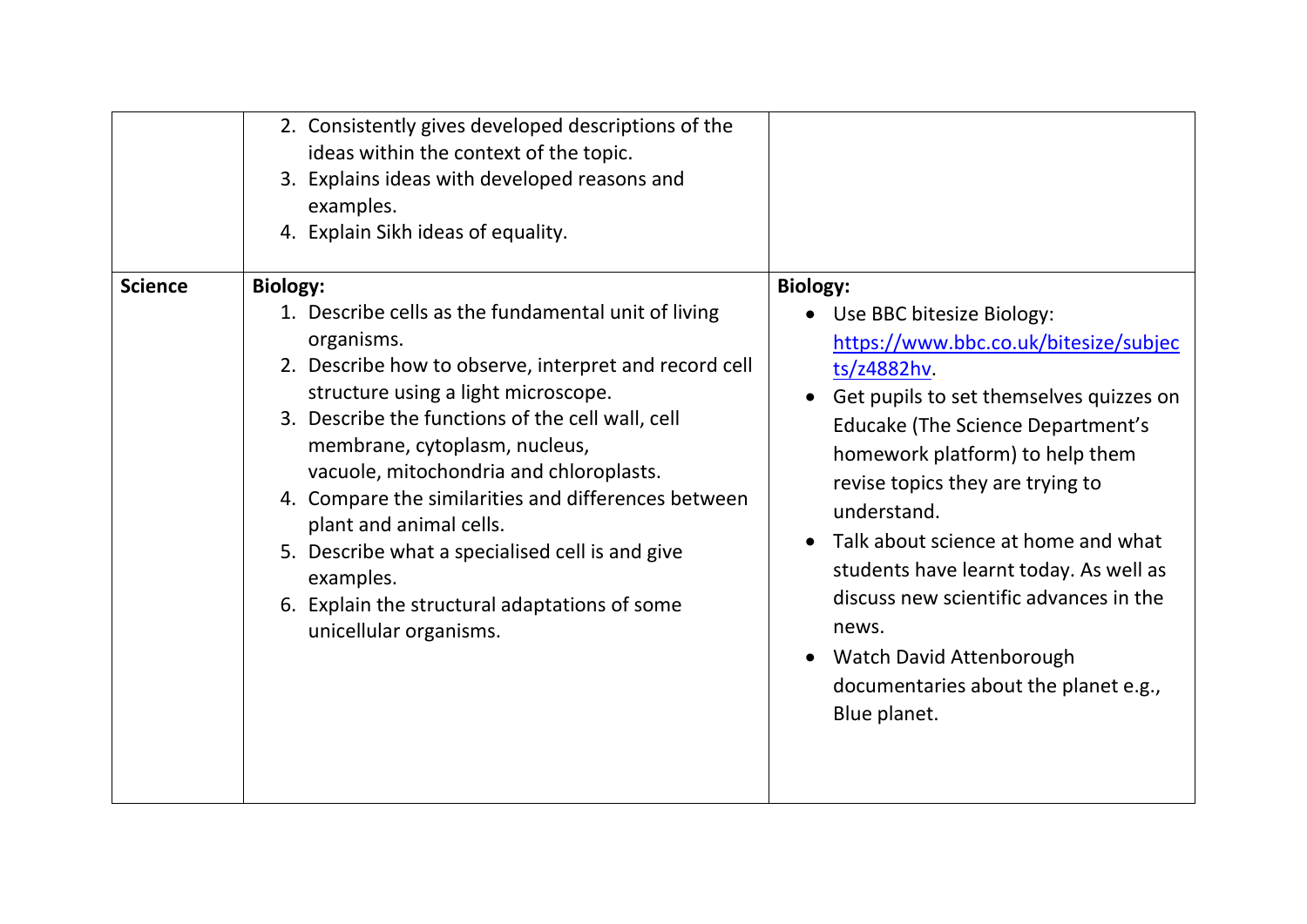#### **Chemistry**:

- 1. Link properties of substances with how the particles behave in a particular state.
- 2. Describe the arrangement of particles in solids, liquids and gases.
- 3. Describe how temperature changes alter states of matter.
- 4. Define boiling, melting and freezing, evaporation, condensation and sublimation.
- 5. Define density and how to measure it for irregular objects.
- 6. Explain what diffusion is.
- 7. Explain what pressure is and how it affects a gas.
- 8. Describe an atom and label a model of the atom.
- 9. Describe how the Periodic Table is grouped and how we can use this to predict properties of elements.
- 10.Explain what sub-atomic particles are and how to calculate them using The Periodic Table.
- 11.Describe the meaning of mass number and atomic number in terms of subatomic particles.

• You could google 'Oak Academy' and they have videos on different topics and lessons that we cover.

#### **Chemistry:**

- Use BBC bitesize Chemistry: [https://www.bbc.co.uk/bitesize/subjec](https://www.bbc.co.uk/bitesize/subjects/znxtyrd) [ts/znxtyrd.](https://www.bbc.co.uk/bitesize/subjects/znxtyrd)
- Get pupils to set themselves quizzes on Educake (The Science Department's homework platform) to help them revise topics they are trying to understand.
- Talk about science at home and what students have learnt today. As well as discuss new scientific advances in the news.
- Watch BBC Four's 'Chemistry: A volatile history' documentary.
- You could google 'Oak Academy' and they have videos on different topics and lessons that we cover.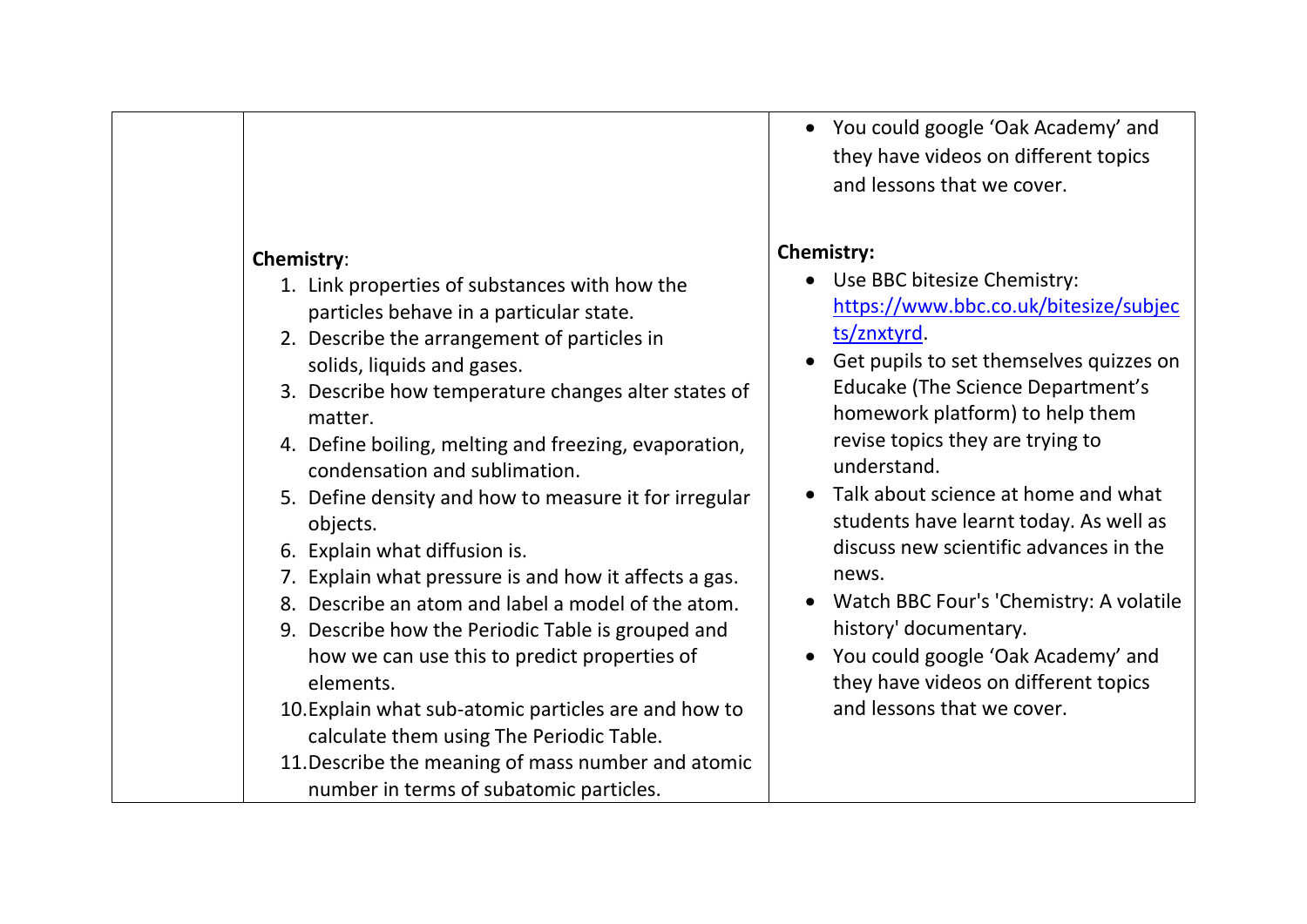| 12. Define an element, compound and mixture.<br>13. Describe how particle diagrams can be used to<br>represent an elements, compounds and mixtures.<br>14. Describe a pure substance as consisting of only<br>one type of element or compound that has a fixed<br>melting and boiling point.<br>15. Know that the method chosen to separate a<br>mixture depends on the different physical<br>properties of the individual substances.<br>16. Safely carry out the separation of mixtures using<br>filtration, evaporation, distillation and<br>chromatography.<br>17. Know that a mixture of liquids can be distilled<br>because they have different boiling points. |                                                                                                                                                                                                                                                                                                                                                             |
|-----------------------------------------------------------------------------------------------------------------------------------------------------------------------------------------------------------------------------------------------------------------------------------------------------------------------------------------------------------------------------------------------------------------------------------------------------------------------------------------------------------------------------------------------------------------------------------------------------------------------------------------------------------------------|-------------------------------------------------------------------------------------------------------------------------------------------------------------------------------------------------------------------------------------------------------------------------------------------------------------------------------------------------------------|
| <b>Physics:</b>                                                                                                                                                                                                                                                                                                                                                                                                                                                                                                                                                                                                                                                       | <b>Physics:</b>                                                                                                                                                                                                                                                                                                                                             |
| 1. Know what the 8 stores of energy are.<br>2. Know the 4 energy pathways.<br>3. Know that energy cannot be created or destroyed<br>but is transferred from one store to another<br>usefully or dissipated.<br>4. Explain how energy is conserved when objects<br>fall.<br>5. Describe how elastic potential energy effects how<br>far an object will travel.                                                                                                                                                                                                                                                                                                         | Use BBC bitesize Physics:<br>$\bullet$<br>https://www.bbc.co.uk/bitesize/subjec<br>ts/zh2xsbk<br>Get pupils to set themselves quizzes on<br><b>Educake (The Science Department's</b><br>homework platform) to help them<br>revise topics they are trying to<br>understand.<br>Talk about science at home and what<br>students have learnt today. As well as |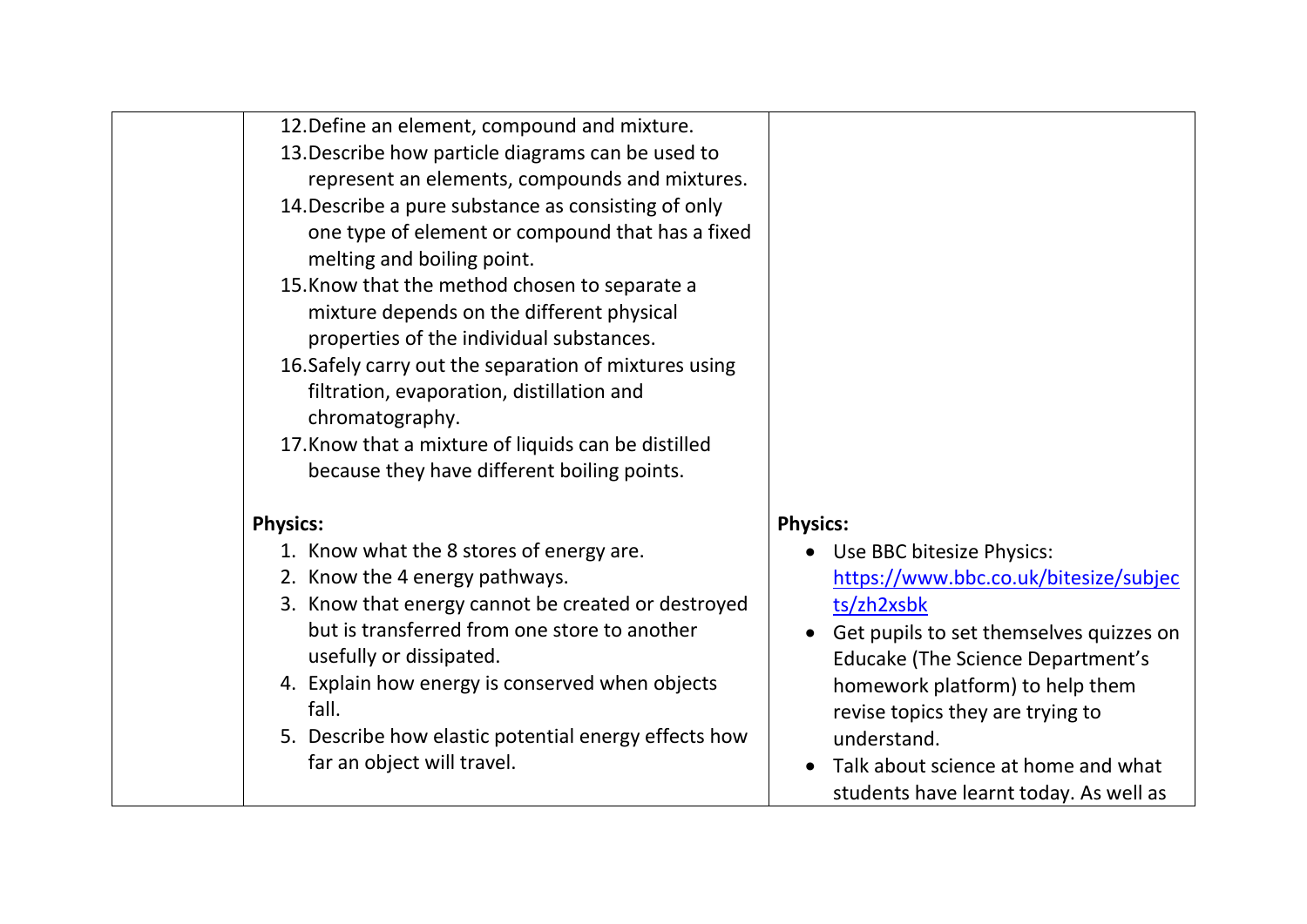| 6. Know that the thermal energy of an object<br>depends upon its mass, temperature and what it's<br>made of.<br>7. Know that when there is a temperature difference,<br>thermal energy transfers from the hotter to the<br>cooler object.<br>8. Describe how thermal energy is transferred<br>through different pathways, by particles, in<br>conduction and convection, and by radiation.<br>9. Describe how an object's temperature changes<br>over time when heated or cooled.<br>10. Describe how a method of thermal insulation<br>works in terms of conduction.<br>11. Draw diagrams to show convection currents in<br>unfamiliar situations.<br>12. Describe the effects forces have on objects.<br>13. Explain the difference between a contact and a<br>non-contact force.<br>14. Safely carry out the Hooke's law practical. to<br>investigate the effect of force on a spring.<br>15. Draw a graph of results and describe the important<br>features of the graph relating to Hooke's law.<br>16. Describe the factors that affect friction.<br>17. Define what drag is.<br>18. Define what elastic deformation is and how to use | discuss new scientific advances in the<br>news.<br>Watch 'Into the universe with Stephen<br>Hawking' documentary.<br>You could google 'Oak Academy' and<br>they have videos on different topics<br>and lessons that we cover. |  |
|----------------------------------------------------------------------------------------------------------------------------------------------------------------------------------------------------------------------------------------------------------------------------------------------------------------------------------------------------------------------------------------------------------------------------------------------------------------------------------------------------------------------------------------------------------------------------------------------------------------------------------------------------------------------------------------------------------------------------------------------------------------------------------------------------------------------------------------------------------------------------------------------------------------------------------------------------------------------------------------------------------------------------------------------------------------------------------------------------------------------------------------------|-------------------------------------------------------------------------------------------------------------------------------------------------------------------------------------------------------------------------------|--|
| Hooke's law in calculations.                                                                                                                                                                                                                                                                                                                                                                                                                                                                                                                                                                                                                                                                                                                                                                                                                                                                                                                                                                                                                                                                                                                 |                                                                                                                                                                                                                               |  |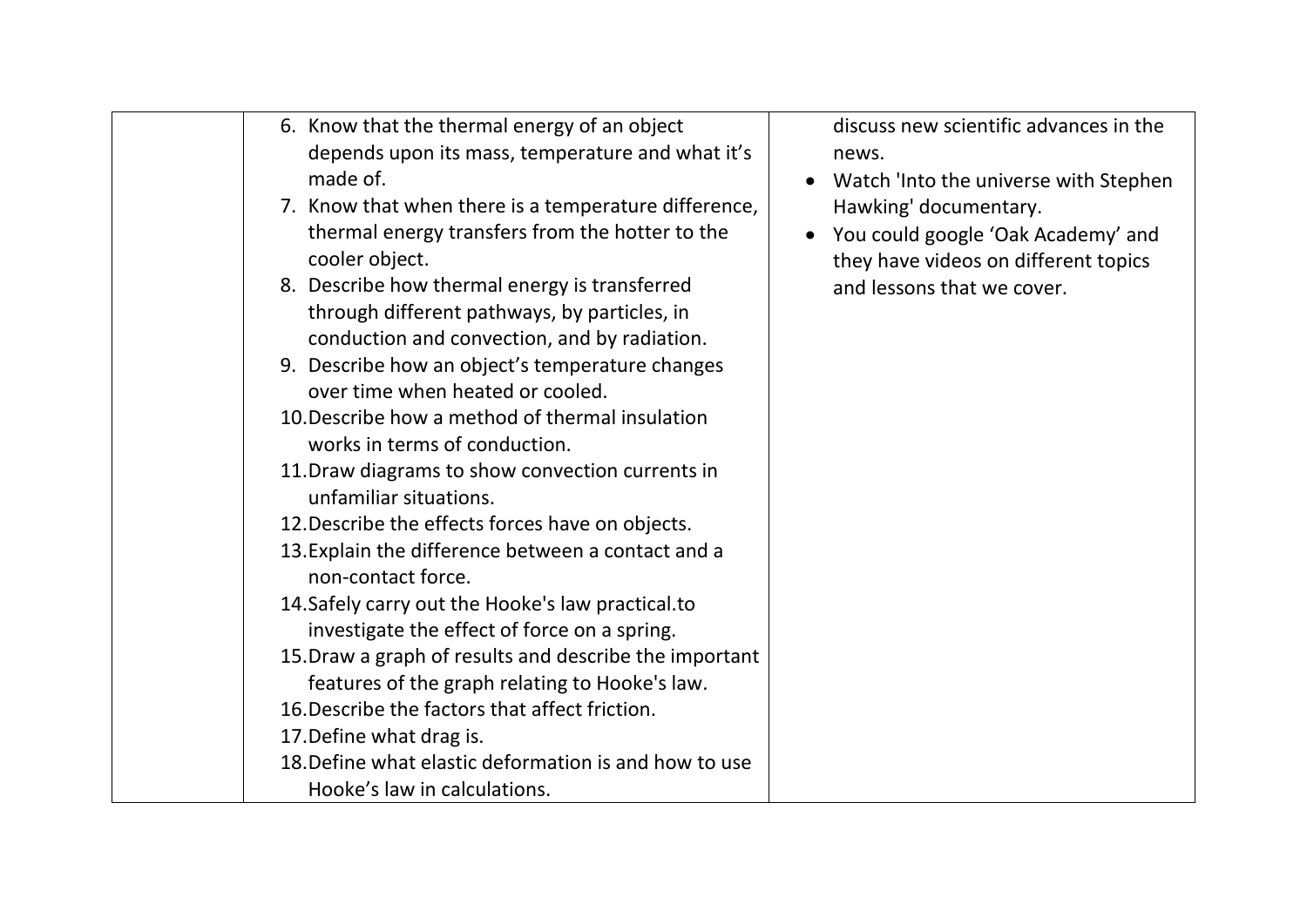| <b>Technology</b><br><b>Fashion &amp; Textiles:</b><br>1. Recognise different types of fibres and yarns and<br>understand their properties and characteristics.<br>2. Understand what quality control is.<br>3. Understand what decorative components are.<br>4. Know how to create a circuit using conductive<br>threads.<br>5. Demonstrate how to produce a range of<br>embroidery stitches.<br>6. Know how to test and evaluate their products<br>against a specification.<br><b>Food Prep &amp; Nutrition:</b><br>1. Understand how cross contamination occurs.<br>2. Know what high risk-foods are and how food<br>poisoning can be prevented.<br>3. Know the eight healthy eating guidelines.<br>4. Understand the source and function of nutrients in<br>the body.<br>5. Demonstrate how to cook a repertoire of<br>predominantly savoury dishes using a range of<br>cooking techniques and equipment. | • Allow your child to plan and prepare<br>meals for the family which will<br>encourage the family to eat more<br>healthily.<br>Encourage your child in upcycling old<br>clothing/other items in the home to<br>develop their creativity and design<br>skills.<br>Access BBC Teach - A range of clips and<br>resources which will inspire your child<br>to learn more about all aspects of<br>Design and Technology<br>https://www.bbc.co.uk/teach/ks3-<br>design-and-technology/z6y96v4.<br>Access STEM - Your child can explore a<br>variety of activities and challenges that<br>can be used to support their learning in<br>Design and Technology<br>https://www.stem.org.uk/home-<br>learning/secondary-design-technology.<br>Talk to your child about what they have<br>learned in their Food and Design and<br>Technology lessons. |
|---------------------------------------------------------------------------------------------------------------------------------------------------------------------------------------------------------------------------------------------------------------------------------------------------------------------------------------------------------------------------------------------------------------------------------------------------------------------------------------------------------------------------------------------------------------------------------------------------------------------------------------------------------------------------------------------------------------------------------------------------------------------------------------------------------------------------------------------------------------------------------------------------------------|------------------------------------------------------------------------------------------------------------------------------------------------------------------------------------------------------------------------------------------------------------------------------------------------------------------------------------------------------------------------------------------------------------------------------------------------------------------------------------------------------------------------------------------------------------------------------------------------------------------------------------------------------------------------------------------------------------------------------------------------------------------------------------------------------------------------------------------|
|---------------------------------------------------------------------------------------------------------------------------------------------------------------------------------------------------------------------------------------------------------------------------------------------------------------------------------------------------------------------------------------------------------------------------------------------------------------------------------------------------------------------------------------------------------------------------------------------------------------------------------------------------------------------------------------------------------------------------------------------------------------------------------------------------------------------------------------------------------------------------------------------------------------|------------------------------------------------------------------------------------------------------------------------------------------------------------------------------------------------------------------------------------------------------------------------------------------------------------------------------------------------------------------------------------------------------------------------------------------------------------------------------------------------------------------------------------------------------------------------------------------------------------------------------------------------------------------------------------------------------------------------------------------------------------------------------------------------------------------------------------------|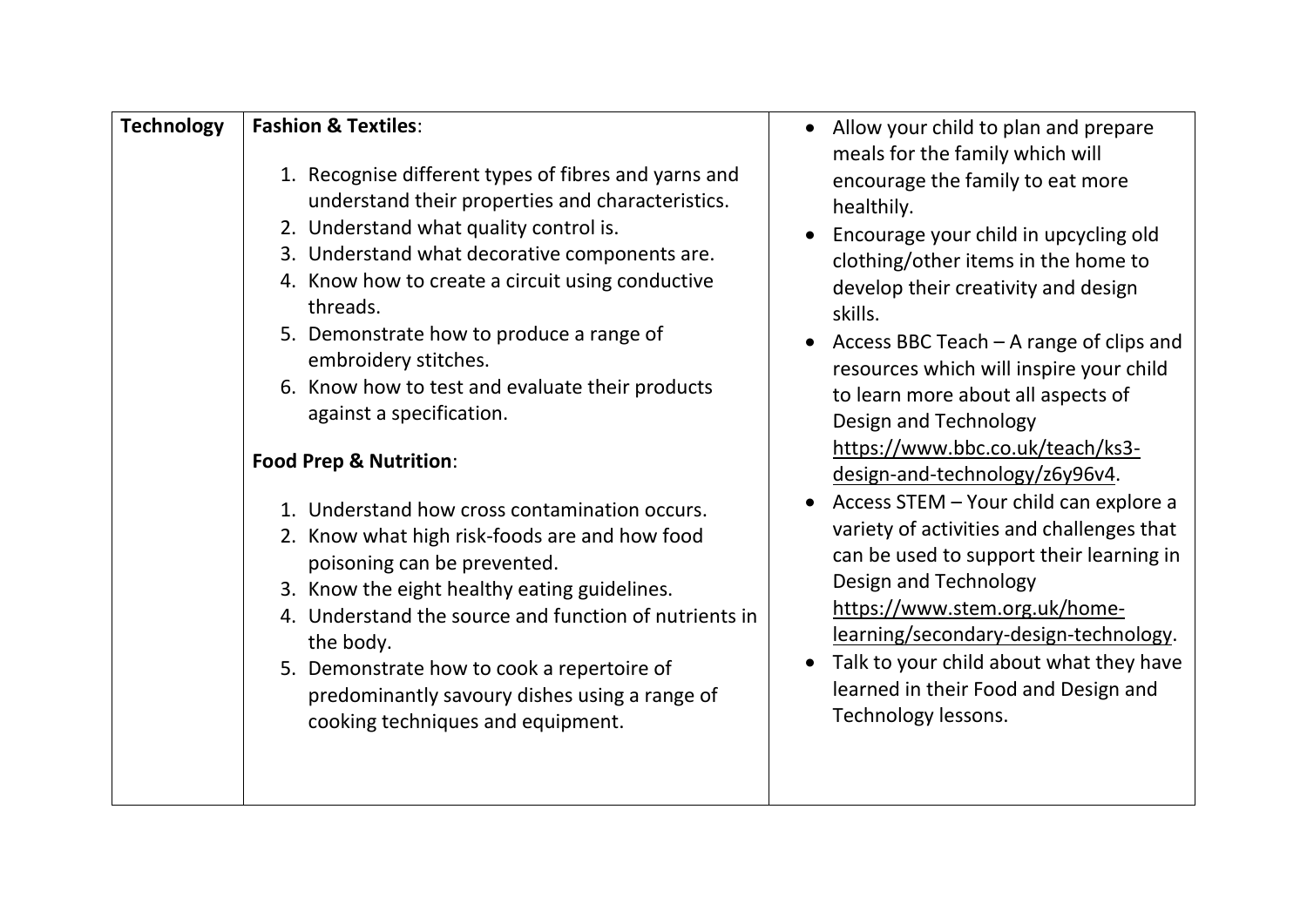| <b>Metal Project</b>                                                                                                                                                                                                                                                                                                                                                                                        |  |
|-------------------------------------------------------------------------------------------------------------------------------------------------------------------------------------------------------------------------------------------------------------------------------------------------------------------------------------------------------------------------------------------------------------|--|
| 1. Understand the difference between a design brief<br>and design specification.<br>2. Metal Project - Know how to categorise, compare<br>and contrast the characteristics of ferrous,<br>nonferrous metals and alloys.<br>3. Understand the difference between soldering and<br>brazing.<br>4. Understand the impacts of metal and metal<br>production on the environment.                                 |  |
| <b>Wood Project:</b>                                                                                                                                                                                                                                                                                                                                                                                        |  |
| 1. Understand how to categorise, compare and<br>contrast the characteristics of different types of<br>wood.<br>2. Understand how the production of wood has an<br>effect on the environment.<br>3. Know how to recognise the difference between<br>MDF and plywood.<br>4. Demonstrate how to select and use equipment<br>tools, techniques and equipment precisely.<br>5. Explain what batch production is. |  |